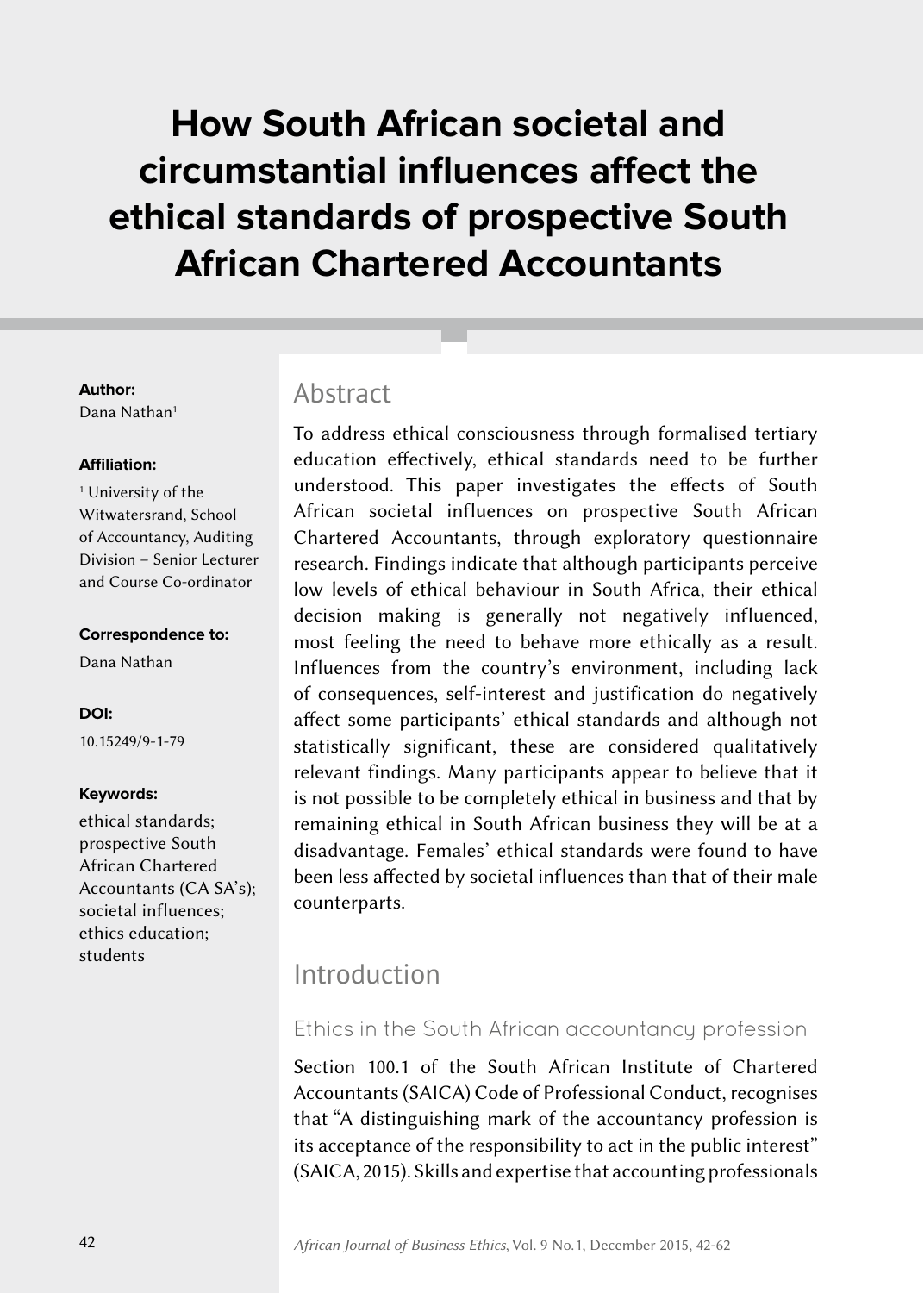carry can be seen as a form of power, and power has to be governed by the highest degree of ethical standards to avoid it leading to exploitation and abuse (Nienaber, 2010; Rossouw *et al.*, 2011). Ethics competence is the core of the profession, with integrity and high levels of moral behaviour imperative to its credibility and functioning (Robinson *et al*., 2007).

Based on the premise that ethics skills can be enhanced through teaching (Verschoor, 2004; Loeb, 2007; Mitchem, 2009; Langlois & Lapointe, 2010), the accountancy profession in South Africa, led by its professional body SAICA, took a decision as of 2007 to introduce formalised ethics education, in addition to the study of the profession's codes of ethics, as a mandatory curriculum requirement (SAICA, 2011a). Upon introduction of the 2010 "SAICA Competency Framework" (a framework relating to expectations of a South African Chartered Accountant at entry point to the profession, to uniquely equip them to better meet the needs of the market), South African universities had to commit to developing structures to ensure a strong grounding in ethics for aspirant members of the profession (SAICA, 2010; SAICA, 2011a). However, in order for these teachings to be entirely constructive, it is fundamental to fully understand ethical standards, and structure and amend ethics courses accordingly.

### Societal ethical challenges in South Africa

According to Ghaffari, Kyriacou and Brennan (2008), whether students can actually apply what they learnt from ethics education to specific practical business situations depends on prevailing cultural norms. Concern from a South African perspective is that, as expressed by Rossouw (1997), we live in a challenging society where in many instances value systems are weak and moral reasoning is extremely poor. Over the past decades, the need for stronger business ethics in South Africa has been frequently expressed, with corrupt, dishonest behaviour, especially among those in positions of authority, having become all too familiar phenomena. Rossouw (1997: 1) refers to the words of the late Nelson Mandela: "We are conscious of the reality that corruption in many forms has deeply infected the fibre of our society" (Mandela, 1995). Former South African Deputy President, Kgalema Motlanthe, stated that corruption was "cancerous" and "the pestilence of corruption menacing the soul of our democracy is a life-and-death matter on which our future depends". He further stated that "what we need is a conscious intervention at the level of education to enable our nation to appreciate the devastation corruption is causing in the long term" (Motlanthe, 2011). Formal recognition in regard to this unfortunate environment resulted in South Africa being ranked 67th out of 175 countries in 2014 (72nd in 2013) by Transparency International, which publishes the corruption perceptions index annually, ranking countries by levels of corruption among public officials and politicians, as determined by expert assessments and opinion surveys (Transparency International, 2014).

### Upholding the Chartered Accountancy (CA (SA)) designation

South Africa is a special case given that its Chartered Accountancy qualification is one of the most highly esteemed throughout the world, and yet its ethical environment is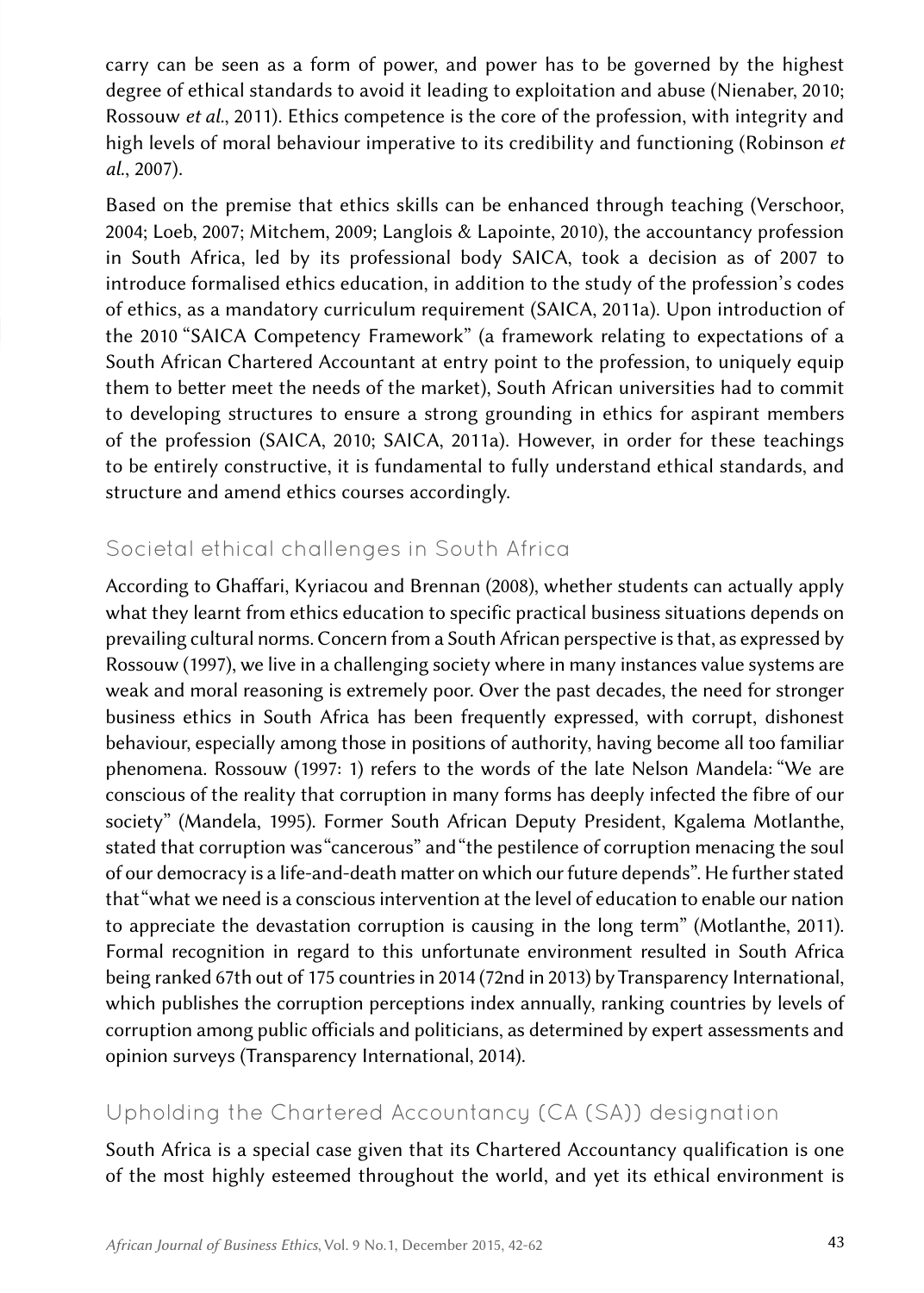intensely challenging. Highly contrary to South Africa's Transparency International Rankings, the CA (SA) designation is currently recognised as one of the most reputable and highly regarded premier accounting and business designations throughout the world (SAICA, 2011b; SAICA, 2012). This has been formally recognised by the World Economic Forum in the 2013/2014 Global Competitiveness Report, ranking South Africa first among 148 countries in terms of the strength of "Auditing and Financial Reporting". This was the fourth consecutive year that the top ranking had been obtained by South Africa (World Economic Forum, 2014; IRBA, 2014). According to SAICA, "remaining a member of the first ranked CA (SA) designation in the world remains enviable" (SAICA, 2011b: 1).

# Research Objectives

Given the above, this research was undertaken to enhance understanding of the ethical standards of future CA (SA)'s, specifically the extent of influence of South African societal circumstances and challenges. Previous studies investigating ethics determinants have not specifically explored the possible societal dimension. This paper endeavours to address this gap. Since students of today are the professionals of tomorrow, examining their current ethics attitudes is vital to the business world (Nejati *et al.*, 2011). Piper *et al.* (1993:17) recognise that every educator's most fundamental question is "Who are our students?" and identify the necessity to gain this comprehensive insight. They further recognise that modern students do not dwell in a vacuum, but mirror quite faithfully the central features and characteristics of their time, which this study aims to explore.

# Research Design and Methodology

### Exploratory model employed

Although the researcher acknowledges that there are various factors that can impact ethical standards, this paper focuses primarily on the societal influence. Since the focus of the research was on perceptions, beliefs and attitudes, a degree of personal interpretation and a primarily qualitative, exploratory approach were necessary. This incorporated the use of a questionnaire covering a range of personal ethics investigations. A questionnaire was thought to be an effective means of obtaining more open and reliable responses than face to face interviews, due to the sensitive, personal nature of many responses that participants were asked to provide. For analysis of the data collected, a quantitative approach was used, with the utilisation of quantitative statistics.

### Participants

Fourth (final) year students registered at a prominent, SAICA accredited, South African university where a vastly diverse student body exists, were used as representative of "Prospective South African Chartered Accountants". Those actively involved in the formalised university curricula offered to them through lectures were invited to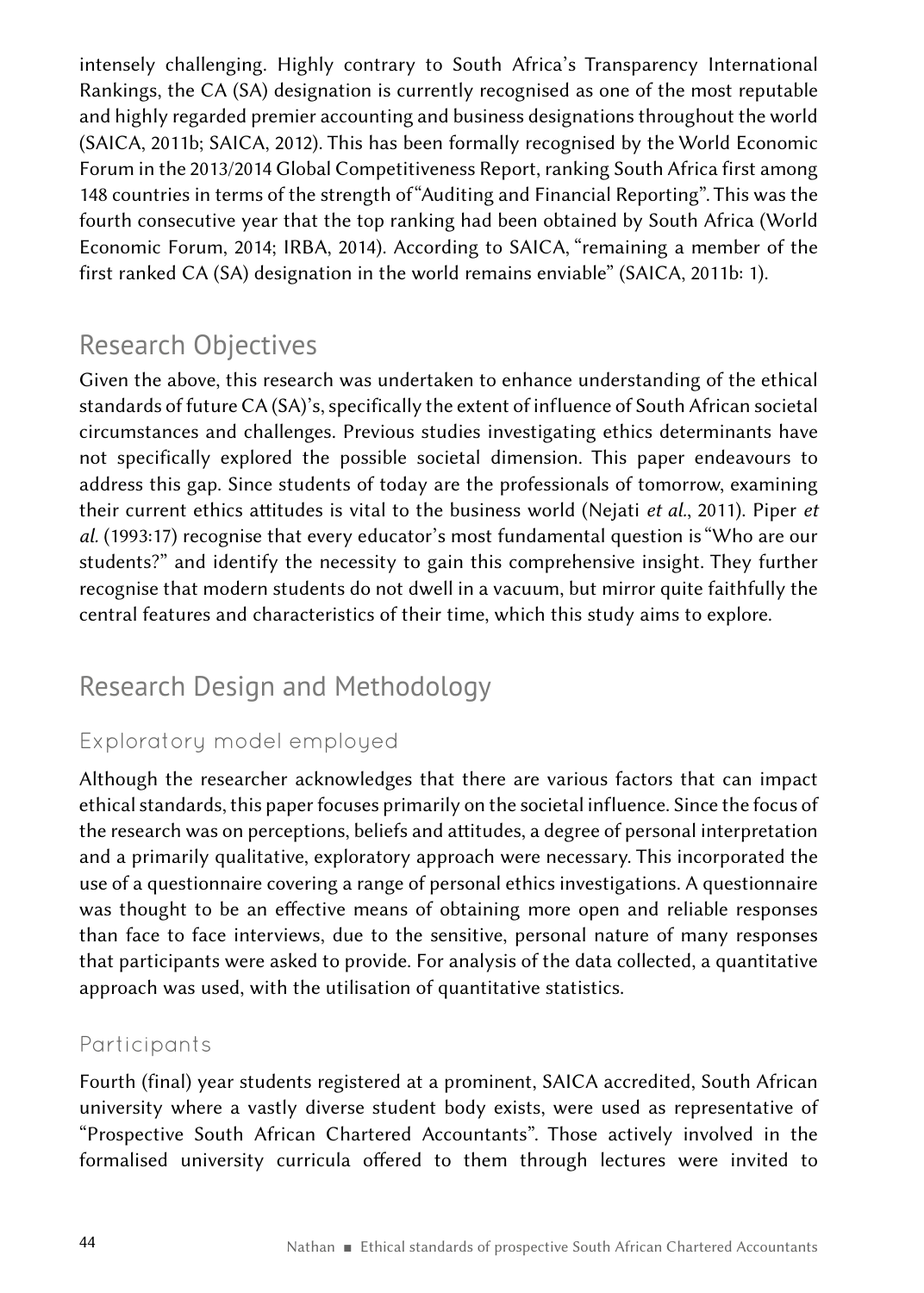complete a questionnaire, of which a sample of 161 was obtained. Final year students at the end of their degrees were explicitly selected for the study. This was for three reasons. Firstly, virtually all would have had exposure to formalised university ethics education. Secondly, it was deemed that near the end of the final year their ethical values would be more thoroughly developed. Thirdly, being very close to writing part one of SAICA's CA (SA) Qualifying Examination and thus being on the verge of entering the Chartered Accountancy profession, they would have a stronger sense of commitment to the profession.

Biographical characteristics of the respondents were ascertained in the first part of the questionnaire and are presented in Table 1.

| Gender                  | Percentage   |
|-------------------------|--------------|
| Male                    | 49           |
| Female                  | 51           |
| Total                   | 100          |
| Religion                |              |
| Christian               | 51           |
| Hindu                   | 11           |
| Islamic                 | 9            |
| Catholic                | 8            |
| Jewish                  | 7            |
| Anglican                | $\mathbf{1}$ |
| Agnostic                | $\mathbf 2$  |
| None                    | 11           |
| Total                   | 100          |
| Age                     |              |
| 20                      | 0.6          |
| 21                      | 25           |
| 22                      | 48           |
| 23                      | 18           |
| 24                      | 8            |
| 25                      | 0.6          |
| Total                   | 100          |
| Completed               |              |
| Yes                     | 96           |
| <b>University</b>       |              |
| No                      | 4            |
| <b>Ethics Education</b> |              |
| Total                   | 100          |

|  |  |  |  |  | Table 1: Sample Description of Respondents |
|--|--|--|--|--|--------------------------------------------|
|--|--|--|--|--|--------------------------------------------|

As indicated in Table 1, 51% of the respondents are categorised as being female and 49% male. A majority of the respondents identified themselves to be Christians, followed by Hindus, Muslims and Catholics. Smaller proportions consisted of Jewish, Anglican and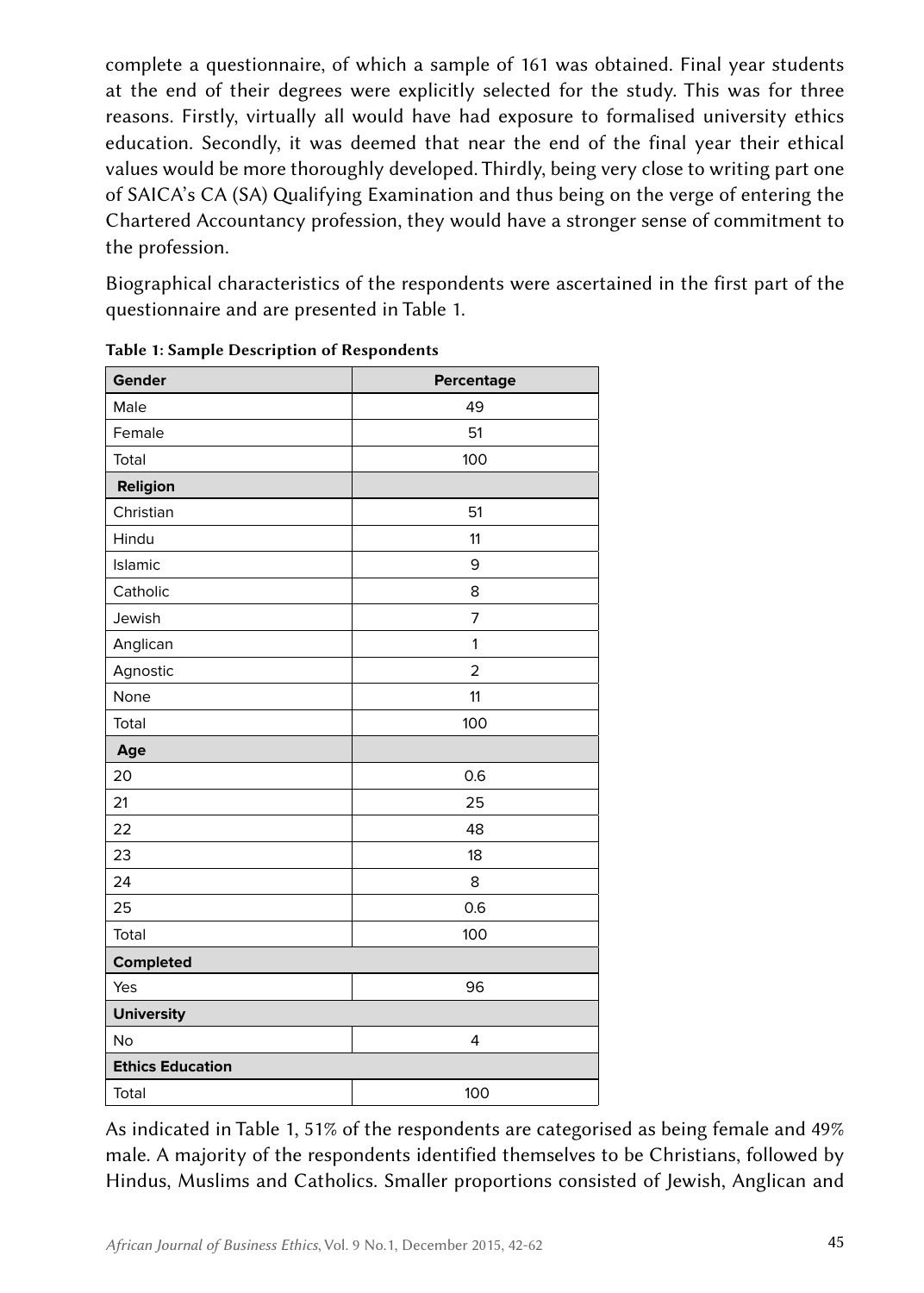agnostic students. 11% did not identify as having a specific religion – leaving it open to interpretation as to whether these respondents do not follow a particular religion, or rather made a choice not to disclose it, in an attempt to avoid any association with sensitive responses provided in the questionnaire. Being a fairly large percentage, and considering the sensitive nature of many of the questions, it is the researcher's opinion that the majority of this non-disclosure was intentional.

The range of the respondents' ages was fairly small, being 20–25, with the majority falling into the 21–23 age category. The mean age was 22. The vast majority, 96%, of the questionnaire respondents have received formalised ethics education by way of a separate university course during earlier years, as a result of its introduction to the CA (SA) curricula several years ago.

#### Research design and procedure

The questionnaire, designed to establish the personal effects of ethics-related societal influences on their ethical decision making, used a variety of multiple-choice questions utilising a five-point Likert scale. An open-ended question was also provided to allow respondents to furnish any further thoughts and opinions. Any concerns with regard to the sensitive nature of the questionnaire were comprehensively addressed by guaranteeing anonymity. All formal university ethics clearance requirements were adhered to in conducting the study.

The objectives of the questionnaire were to attempt to identify, in respect of prospective CA (SA)'s:

- • *Their thoughts on South Africa's ethical environment.*
- • *Whether they are influenced by ethics-related social circumstances within South Africa and if so, how.*
	- o *Whether justification affects their ethical standards.*
	- o *Whether consequences (or rather a lack thereof) affect their ethical standards.*
	- o *Whether self-interest affects their ethical standards.*
- • *Whether the above differs in respect of their:* 
	- o *Gender*
	- o *Religion*
	- o *Completion of ethics education*

Initiative for this research was partly driven by a study conducted by Harvard Business School *(*along with Darden School of Business at the University of Virginia and the Amos Tuck School of Business at Dartmouth) demonstrating the utmost importance and necessity of formal and consistent interest by educators in addressing the question of who today's students are (Piper *et al*.,1993). However, due to defining uniqueness apparent in the ethics-related environment of current day South Africa and the lack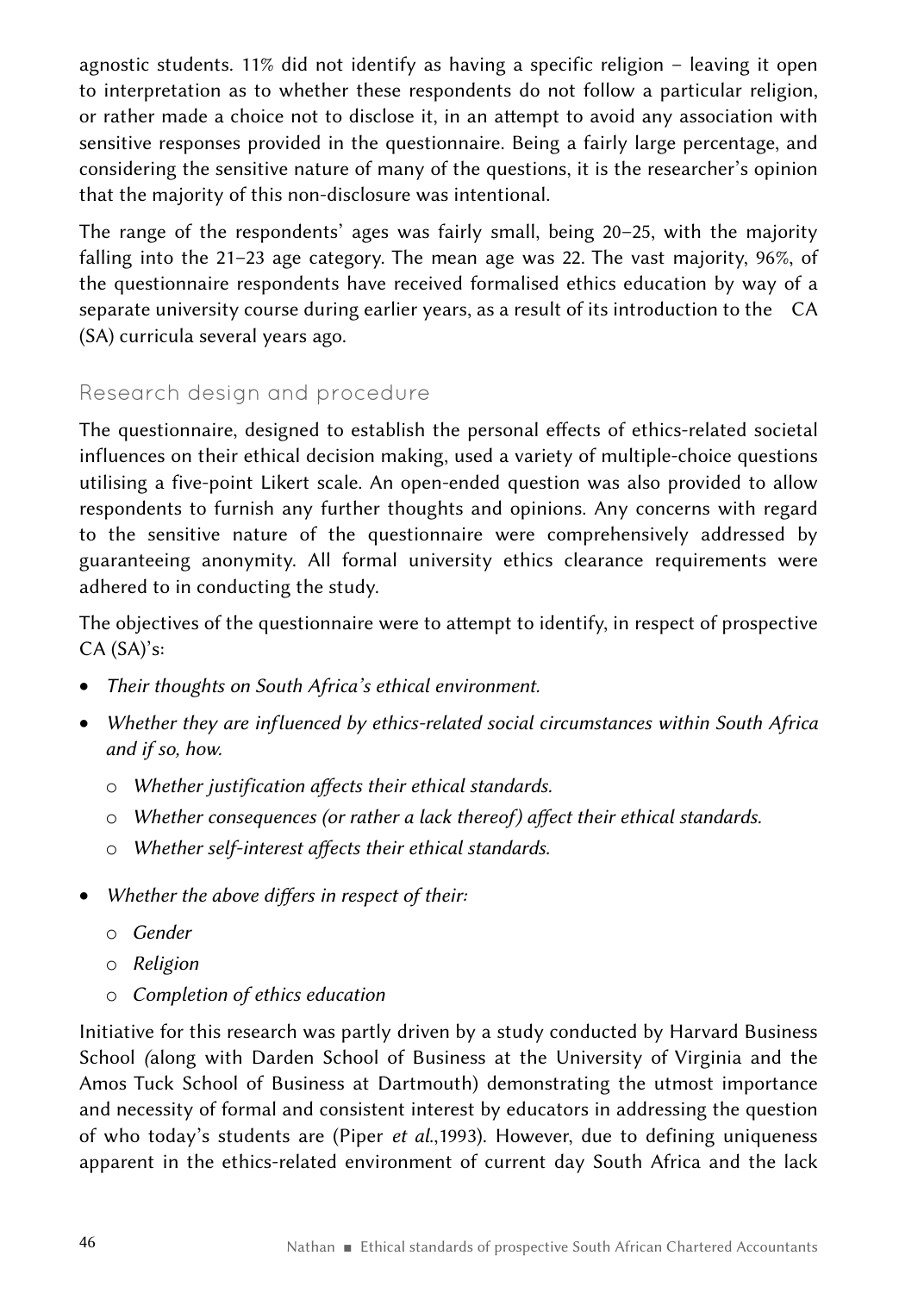of research pertaining to this area, it was necessary for a new questionnaire to be constructed. Although formulated specifically to address the environment, aspects from relevant prior studies and literature were incorporated, where applicable.

#### Data analysis

Data analysis included quantitative descriptive statistics, ordered logistic regression, and Chi-Square analysis. Ordered logistic regression was conducted where the dependent variable in each case was ordered (1–5) and the independent variables were categorically ordered as well. The questionnaire was designed to allow for the evaluation of whether an association exists between sets of categorical/ordinal variables, the respondents' characteristics – gender, age, religious beliefs and completion of formalised university ethics education – and ethical views provided. This was analysed using Chi-Square analysis and ordered logistic regression, the results consolidated and collective observations made. The answers to the open-ended question were analysed qualitatively to identify further issues relevant to the study.

## Literature Review

#### Theory of the effects of societal influences

A commonly heard view of integrity is the belief that "you've either got it or you don't". However, Painter-Morland and Werhane (2008) argue that character is never fully formed, but always vulnerable to circumstances, and that people are malleable, responding in fascinating ways to their environment, peers and pressures around them. Similarly, Shaw (2008) posits that as humans we mirror the central features of culture and time, and various social pressures always affect us, however he argues against ethical relativism being the theory that what is right is determined by what a culture or society says is right, and that the moral system of the society in which the act occurs, is a key criterion for judging the ethical standard of an action.

A similar view, reiterated in psychological, philosophical and sociological literature, including the findings of analytic philosopher Harman (2000), insists on human behaviour being dependent not on character, but mainly on one's situation, i.e. in the contexts within which they function. This includes the impact of broader societal factors and individuals tacitly referring to role models in their moral judgments. Therefore a great deal of what is considered "character" is in fact due to specific social settings that reinforces conduct (Painter-Morland & Werhane, 2008). Ahmed *et al.* (2003); Guffey and McCartney (2008), and Shaw (2008) claim that the personal standards that people adopt are formed in large part from the influence of others in their lives, and that ethics and moral judgement involve the application of basic guidelines of societal values and standards. These views are reiterated by Frank (2005), who recognises that psychologists specialising in social behaviour argue that behavioural variances are much more likely explained by situational details rather than by stable differences in individual traits.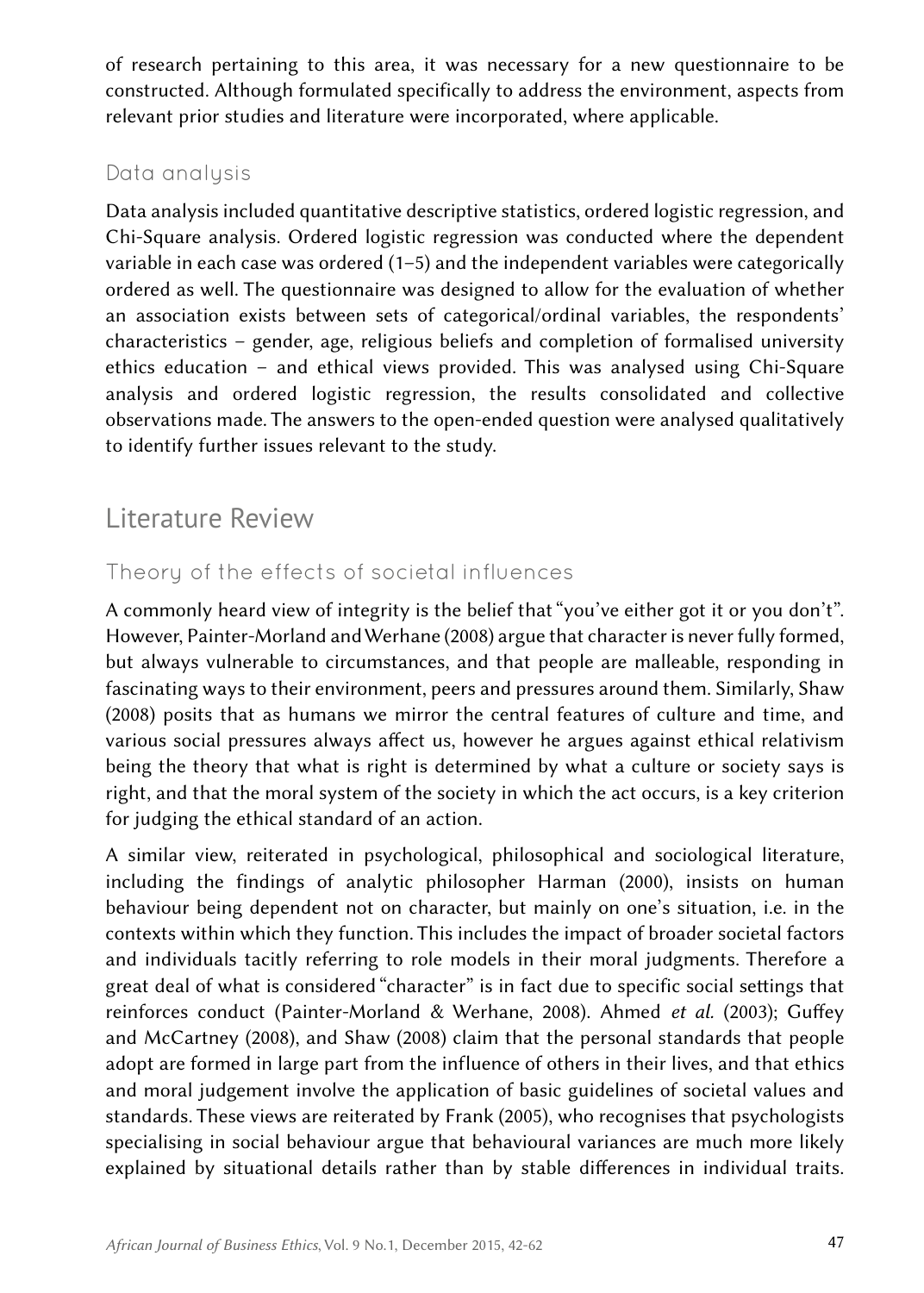Ethical standards are thought to first be developed at home and later strongly influenced by the standards of an individual's surrounding community, with the improper or even criminal behaviour of others influencing some individuals' behaviour (O'Leary, 2009).

Painter-Morland and Werhane (2008) agree that a growing body of literature insists on the imbrication of individuals in the contexts within which they function and role models that individuals tacitly refer to in their moral judgments. They highlight however that many decision-making models currently used within the business ethics field are designed exclusively to exclude the effects of systemic influences, very often ignoring the impact of cultural and societal assumptions and underestimating the effect of power dynamics. In order to comprehend the nature and extent of this influence as suggested by the literature, findings of ethics determinant studies are further explored.

### Findings of societal influence on ethical standards

Shaw (2008) recognises that social pressures may affect behaviour, concluding in his research that faced with the fear of violating group norms, about two thirds of the population will yield to the group. Similarly, Ogunyemi (2013) posits that no matter the good desires generated within business ethics teachings, individuals with an external locus of control may continue taking their cue from their environment. It has been found that the majority of the adult population, including accountants, possess conventional levels of moral reasoning, with evidence suggesting that these can be influenced by external factors, including religion, legal systems, the political system and specific regulations, rather than universal principles (Jackling *et al*., 2007).

Jackling *et al*. (2007) further posit that if ethical disposition can be distorted in a negative way by outside factors, so too should it be possible for culture, regulations and other pressures to influence the ethical thinking of individuals or even collective members of a profession in a positive way. This thought is explored in the findings of a South African study conducted by Morris *et al*. (1996), who questioned to what extent the ethics-related attitudes and actions of business professionals are affected by environmental turbulence. The study found that turbulent environmental conditions led professionals to report stronger values and ethical norms, but less ethical behavioural intentions. According to their conclusions, it appears that in turbulent times, individuals lay claim to strong values, but behave less ethically. Their values and norms appear to be discarded when faced with actual ethical dilemmas. Morris *et al*. (1996) maintain that these findings may be explained in terms of the theory of moral development (Kohlberg, 1969; Rest, 1986), as highly turbulent conditions, including a breakdown in law and order, may lead individuals' behaviour to be guided by reverting to reliance on peer group, avoidance of punishment or hedonistic exchange.

Bartels (1967) was one of the first to note the importance of the role of society in ethical decision making, identifying factors such as customs, religion, laws, respect, national identity and patriotism as influencing ethics (Vitell *et al.*, 1993). In a study devoted to the question of whether persons are inherently different with respect to ethical reasoning,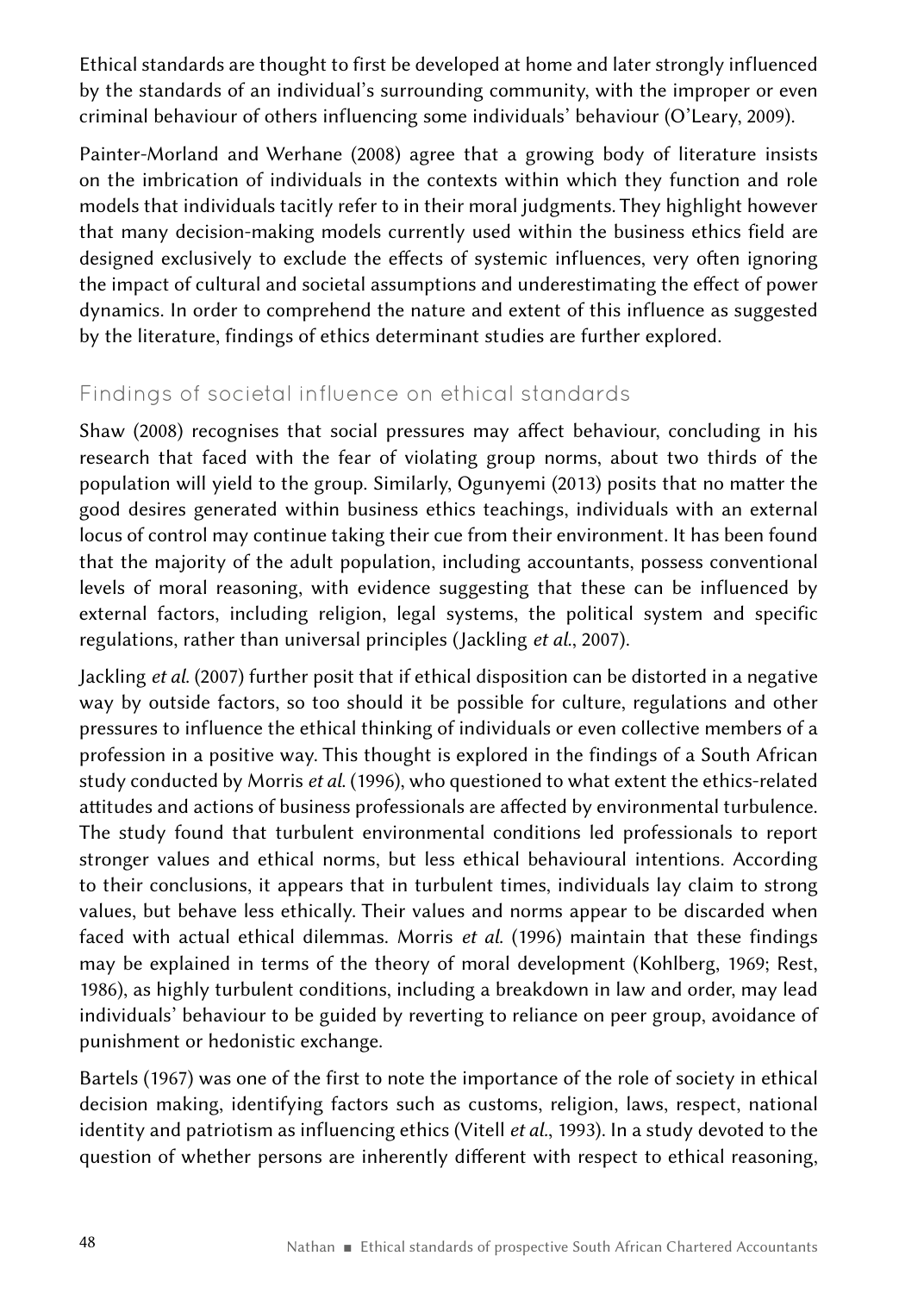Bucar *et al.* (2003) find differences across countries with regards to their attitudes towards certain possible unethical behaviours. Their results are explained based on situational and contextual characteristics rather than innate personal differences. According to Guffey and McCartney (2008), once again, this aligns to Kohlberg's moral development model, whereby he posits that at conventional levels of moral development, people adapt to the moral standards of their peers or of society, particularly its laws.

Moore and Radloff (1996) refer to a study undertaken by Preble and Reichel (1988) attempting to measure attitudes towards ethics held by final-year South African accounting students at Rhodes University. Three samples of students were assessed over a three year period (1989–1991) and results were compared with samples of Israeli, American and Australian business students. Part of their findings note significant differences between the South African and Israeli students. Among other things, South Africans were found to place greater emphasis on the significance of personal moral values in influencing ethical decisions, and also that the law cannot safeguard ethical practice. In contrast, the Israeli sample had less belief in the significance of moral values and looked towards the power of law as a safeguard.

#### The influence of "consequences" and "self-interest" on ethical standards

Guffey and McCartney (2008) posit that the challenge is not for an individual to recognise that a moral issue exists, but rather acting ethically once an issue is recognised. They explain that a determinant of ethical standards has been thought to be the potential consequences of the dilemma, since evidence suggests a higher level of moral reasoning will be employed when the resultant consequences of the issue appear to be high. Findings of studies of accounting students by O'Leary (2009) conclude that very often the only motivation for students to act ethically appears to be if the risk of getting caught exists, not the actual nature of the act being committed. In a study of accounting students conducted by O'Leary and Cotter (2000) they find that once the risk of being caught was introduced to an ethical dilemma, the percentage of potential fraud participants fell significantly, in some cases by up to one third. Even without being informed of the actual penalties, students were significantly dissuaded from their initial choice of behaviour.

Jackling *et al.* (2007) determined that self-interest was the most significant factor contributing to ethical failures for accountants. The self-interest model, with its base in economics, has made strong inroads into other disciplines, with philosophers, psychologists and political scientists now relying increasingly on it to predict and explain human behaviour (Frank, 2005). Rossouw *et al.* (2011) affirm that many people who engage in unethical behaviour know beforehand that what they are about to do is wrong, but as they have a strong motivation to act, do so nevertheless. Guffey and McCartney (2008) provide an example of when a student, knowing it is unethical to copy from a fellow student's script, still does so, thus knowingly acting in an unethical manner in favour of self-interest. Elias and Farag (2010) identify that the desire for money may have a potential negative effect on accounting students' ethical behaviour especially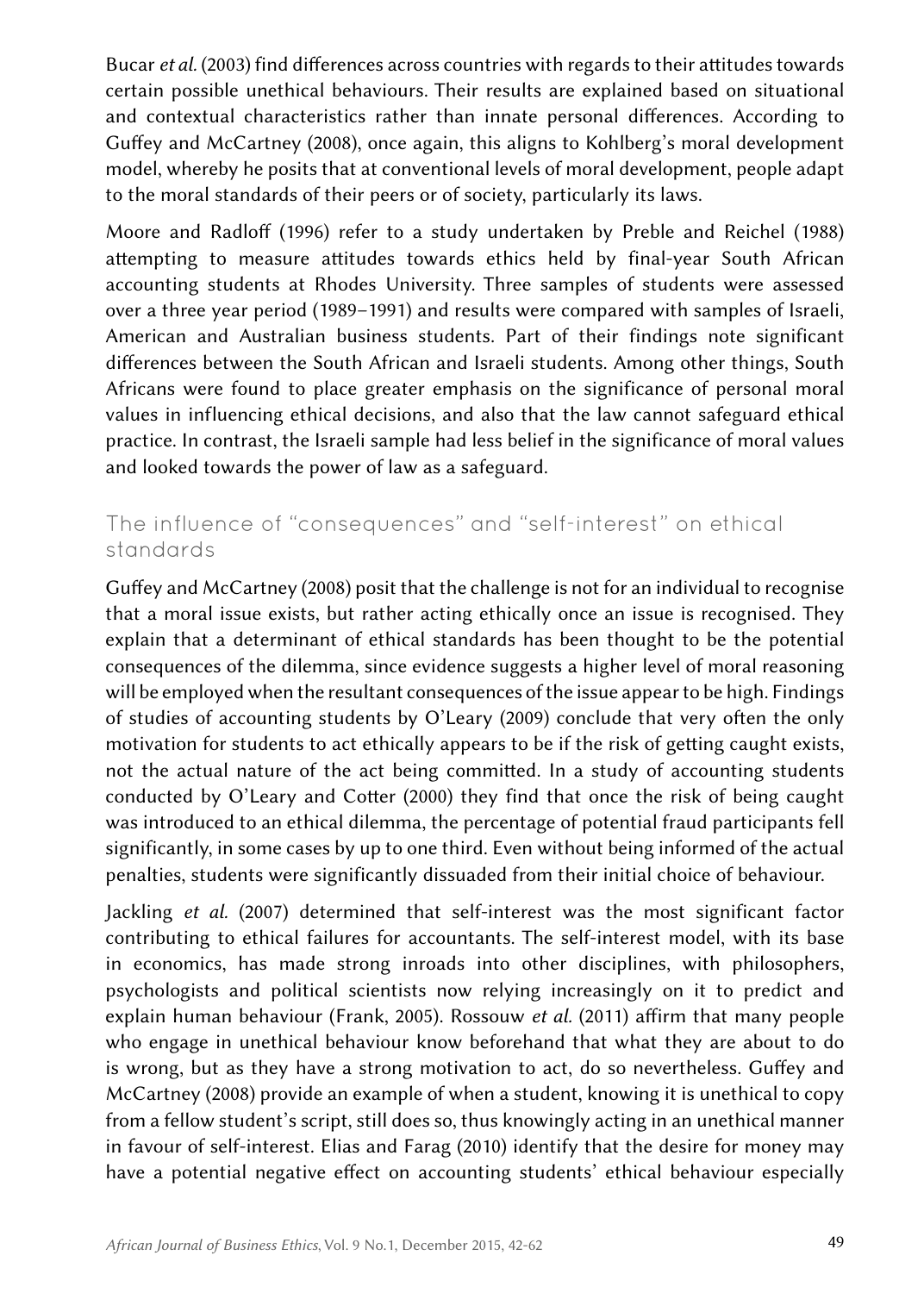with regard to illegal activities, referring to a study conducted assessing United States business and psychology students, where Tang and Chen (2008) find that the love of money predicted unethical behaviour for business students but not for psychology students.

### The influence of ethics education on accounting students' ethical standards

Considerable literature has addressed the question of whether accountants and accounting students can be trained to be ethical (Salter *et al.*, 2001). According to Langlois and Lapointe (2010), in a three-year action-research study evaluating whether ethics can be learned, findings indicated a positive impact and improved ethics awareness as a result of ethics training interventions. Supporting this finding, various studies (Armstrong, 1993; Shaub, 1994) have also concluded on positive effects in this regard (Cooper *et al*., 2008). However not all research supports the belief of ethical growth through education. Green and Weber (1997), Low *et al*. (2008) and Tang and Chen (2008) suggest that formal ethics training has little relevance on ethical development and fails to profoundly impact the ethical sensitivity of accounting students. Other empirical studies (Ponemon, 1993; Lampe, 1996) find no significant change in students' ethical reasoning and development as a result of formal ethics interventions (Cooper *et al*., 2008).

In summary, the literature above suggests that ethical standards can be affected by societal influences and circumstances, which includes the effects of a lack of consequences and self-interest in relation to ethical decision making. In addition, it is suggested that the completion of formalised ethics education may possibly affect ethical standards. Clearly these are areas that warrant ongoing research, specifically from the South African perspective.

# Empirical Findings

Having established the biographical characteristics of the respondents, subsequent sections of the questionnaire gauged students' perceptions on a five-point Likert scale, where 1 represented *strongly disagree* and 5 represented *strongly agree*, and appropriate statistical tests were subsequently carried out. It should be strongly emphasised that although non-statistically significant deviations identified could be interpreted as meaningless, in the context of this study statistically small findings and even neutrality is often considered qualitatively meaningful, as it represents a deviation from the strong ethical values critical to South Africa's accountancy profession.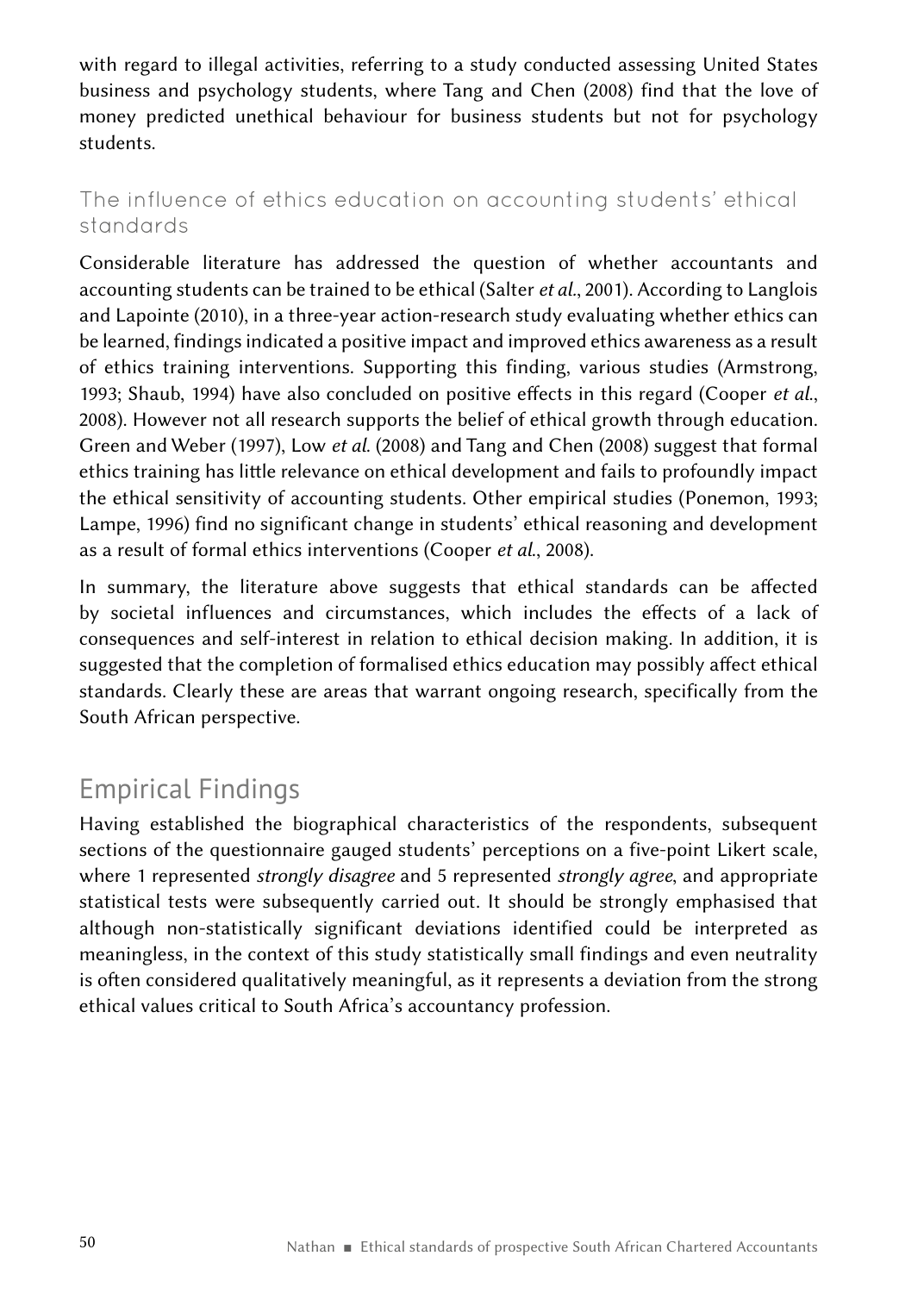### South Africa's current ethical environment: Perceptions, beliefs and effects thereof

|                                  |             | <b>Completely</b> | <b>Disagree</b> | <b>Neutral</b> | Agree | <b>Completely</b> |
|----------------------------------|-------------|-------------------|-----------------|----------------|-------|-------------------|
| <b>Statement</b>                 | <b>Mean</b> | disagree (1)      | (2)             | (3)            | (4)   | Agree (5)         |
| I believe South Africa to be     |             |                   |                 |                |       |                   |
| a country with strong value      |             |                   |                 |                |       |                   |
| systems and ethical behaviour    | 2.33        | 14.7%             | 58.7%           | 7.3%           | 17.3% | 2.0%              |
| My ethical decision making is    |             |                   |                 |                |       |                   |
| influenced as a result of this   |             |                   |                 |                |       |                   |
| belief (my answer to the above)  | 2.66        | 15.6%             | 39.5%           | 12.2%          | 28.6% | 4.1%              |
| It makes me inclined to feel the |             |                   |                 |                |       |                   |
| need to behave more ethically    | 3.92        | $1.9\%$           | 10.4%           | 7.5%           | 53.8% | 26.4%             |
| It makes me inclined to feel the |             |                   |                 |                |       |                   |
| right to behave less ethically   | 2.11        | 35.9%             | 34.8%           | 13.%           | 15.2% | 1.1%              |
| I believe that ethical           |             |                   |                 |                |       |                   |
| expectations, attitude and       |             |                   |                 |                |       |                   |
| behaviour differs in South       |             |                   |                 |                |       |                   |
| Africa in comparison to other    |             |                   |                 |                |       |                   |
| jurisdictions                    | 3.74        | 3.4%              | 13.4%           | 6.0%           | 59.7% | 17.4%             |
| I believe that there is a lot    |             |                   |                 |                |       |                   |
| of unethical practices and       |             |                   |                 |                |       |                   |
| behaviour in the South African   |             |                   |                 |                |       |                   |
| business environment             | 4.24        | 0.7%              | 4.0%            | 6.7%           | 48.0% | 40.7%             |

#### Table 2: Perceptions of South Africa's Ethical Environment: Mean Scores and Statistical Illustration of Findings

Table 2 illustrates respondents' overall views of current day South Africa and the effect on their ethical disposition. A strongly negative perception of ethics in South Africa was identified, evidenced by a high mean score of 4.24 with respect to the statement, "I believe that there is a lot of unethical practices and behaviour in the South African business environment", with only a minimal 4.7% not in agreement, reflected in the findings in Table 2. Further findings indicate that ethical expectations, attitude and behaviour differ in South Africa in comparison to other jurisdictions, according to a significant 77% of respondents.

As further evidenced in Table 2, an undeniably large majority have a perception that the country's ethical standards are questionable, with a low mean score of 2.33, and a fairly low percentage of respondents, 19%, actually agreeing with the belief that South Africa is a country with "strong value systems and ethical behaviour". The above findings all highlight the negative perception of ethical conduct within South Africa.

However, even though the perception of strong ethical values in South Africa is low, the results of further investigation are fairly encouraging, in that it would appear that this negative perception has generally had a *positive influence* on these individuals' ethical disposition. This being evident, as illustrated in Table 2, by the indication that they either feel the "need to behave more ethically", having obtained a mean score of 3.92, or instead did not feel they had the "right to behave less ethically", with a mean score of 2.11. In absolute terms, 80% of respondents have allowed the overall negative perception of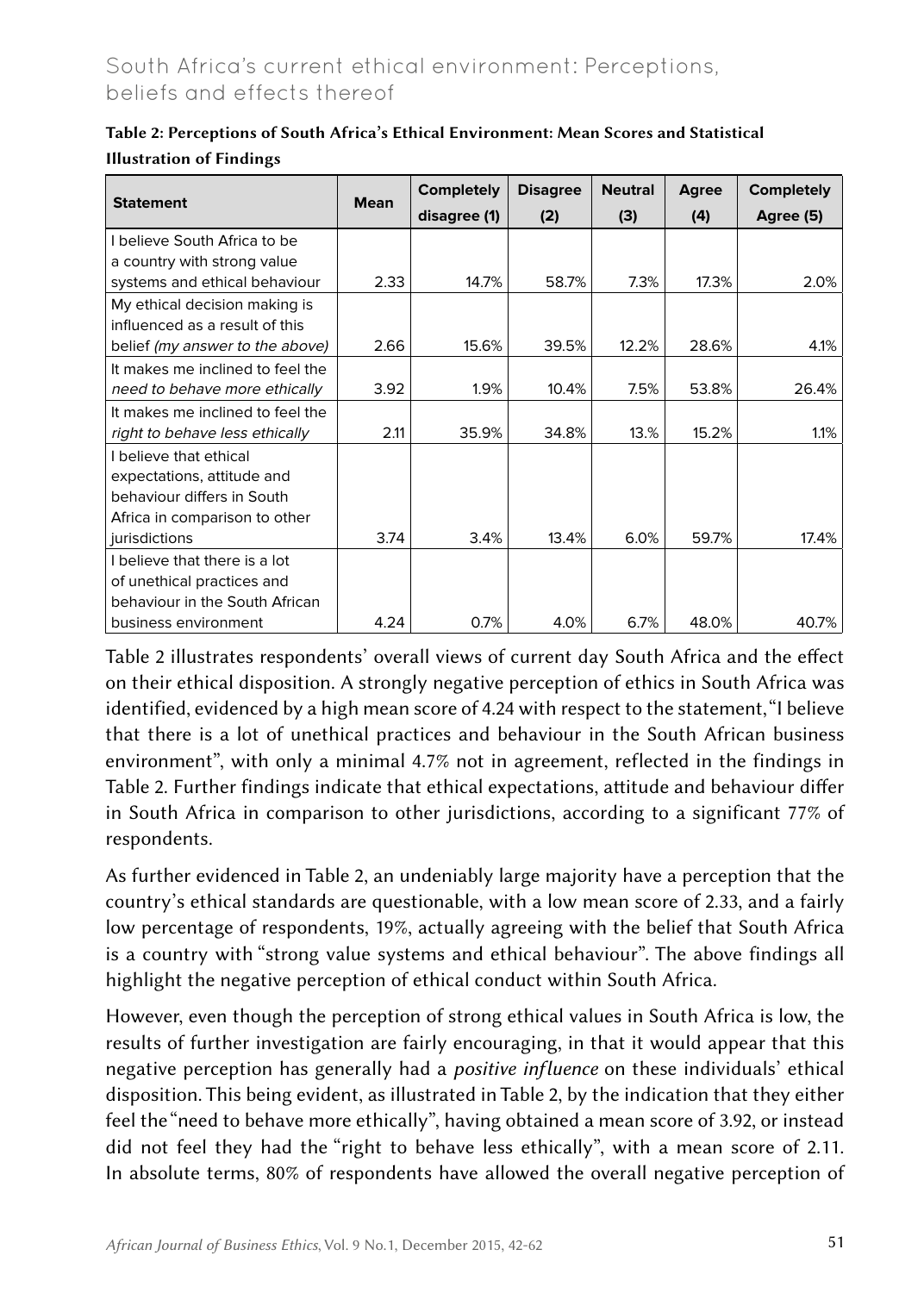South Africa's ethical culture to encourage them to feel the need to improve their own personal ethical behaviour. Similarly 71% do not believe that it gives them the right to behave less ethically.

Although the majority viewpoints on these matters were encouraging, the remainder of the respondents' beliefs have to leave one with a sense of strong concern – 16% of students felt the right to behave less ethically as a result of the low ethical perception of South Africa. Additionally, a further 13%, who have chosen to remain neutral, possibly hold a similar concerning viewpoint. This potential 29% is considered to be a qualitatively significant deviation and thought-provoking finding in view of the fact that this immoral mind-set represents the views of some future South African Chartered Accountants who have very strong demands for ethical behaviour in their professional future. This finding is consistent with the literature (O'Leary, 2009; Ghaffari *et al*., 2008; Guffey & McCartney, 2008; Jackling *et al.,* 2007; Bucar *et al.*, 2003) which identifies the effects of negative social surroundings and ethical culture influencing the ethical standards held by some individuals.

It is however encouraging that the findings of the current study indicate that the statistical majority of respondents have not allowed South Africa's situation to affect their ethical standards negatively. *However* the findings of Morris *et al.* (1996) should be borne in mind, whereby they find that in turbulent times, individuals may lay claim to strong values, but behave less ethically as values and norms appear to be discarded when faced with actual ethical dilemmas. This being in line with the theory of moral development (Kohlberg, 1969; Rest, 1986) previously discussed.

In response to "*It makes me inclined to feel the right to behave less ethically*" (As per Table 2)

|                        | <b>Religion</b>  |                |        |                 |       |          |  |  |  |
|------------------------|------------------|----------------|--------|-----------------|-------|----------|--|--|--|
| <b>Likert Response</b> | <b>Christian</b> | <b>Islamic</b> | Jewish | <b>Catholic</b> | Hindu | Other(*) |  |  |  |
| 1. Strongly Disagree   | 9.5%             | 7.7%           | 30%    | 30.8%           | 11.8% | 0%       |  |  |  |
| 2. Agree               | 35.1%            | 30.8%          | 40%    | 46.2%           | 52.9% | 67%      |  |  |  |
| 3. Neutral             | 12.2%            | 23.1%          | 10%    | 0%              | 23.5% | 33%      |  |  |  |
| 4. Disagree            | 36.5%            | 30.8%          | 20%    | 23.1%           | 11.8% | 0%       |  |  |  |
| 5. Strongly Disagree   | 6.8%             | 7.7%           | 0%     | 0%              | 0%    | 0%       |  |  |  |

Table 2(A): Perceptions of South Africa's Ethical Environment, by Religion

(\*) "Other" comprising Anglican and agnostic respondents, represents a very small number of respondents to be considered a significant finding

To further analyse the findings per Table 2, Chi-Square analysis and Ordered logistic regression was performed in order to establish whether any associations exists between two sets of categorical/ordinal variables. As illustrated in Table 2(a), it was found that with regard to *religion, a* highly significant (<1%) relationship exists between the perception that South Africa is "a country with strong value systems and ethical behaviour" and the respondents' religion. In this regard, a significant number of respondents that were Jewish, Catholic and Hindu felt that their perception of South African ethical behaviour did *not* influence their own personal ethics. In the case of Christian and Muslim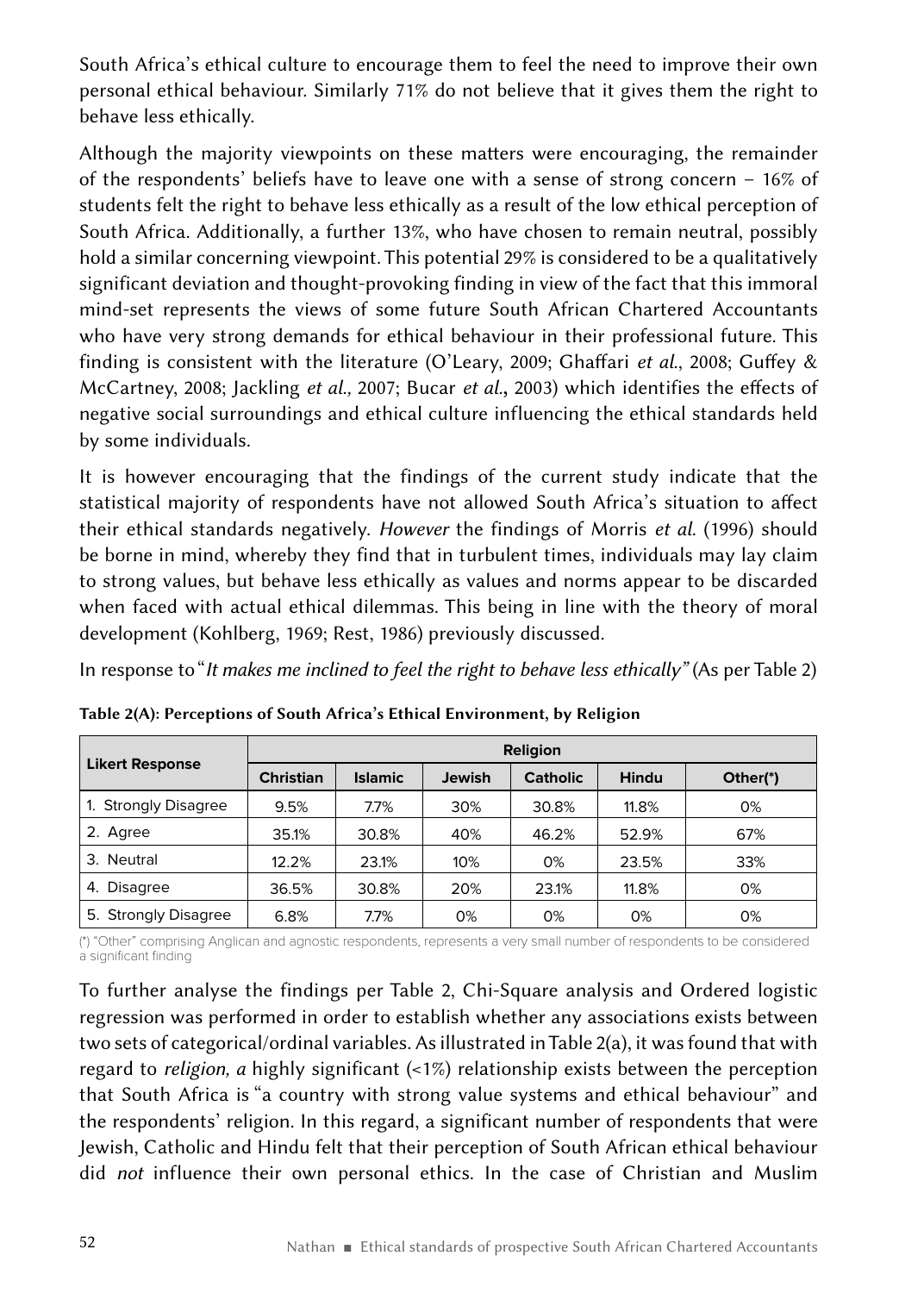respondents, as many felt their perception of South African ethical behaviour influenced their own personal ethical behaviour, as those that felt it did not. It was also found that a significant relationship (5%) exists between the need to behave more ethically in South Africa and the religion of the respondent, thus indicating that the major religious groups appeared to support the contention of the need to behave more ethically. This aligns to Conroy and Emerson (2008) who find that religiosity is significantly correlated with ethical perceptions and higher ethical attitudes. According to them, in attempting to explain why religion may affect ethical attitudes, researchers have turned to Kohlberg's (1981) stage development theory as a basis, arguing that the moral instructions and values of religious structures, helps to support morality.

| <b>Statement</b>             | <b>Mean</b> | <b>Completely</b> | <b>Disagree</b> | <b>Neutral</b> | Agree | <b>Completely</b> |
|------------------------------|-------------|-------------------|-----------------|----------------|-------|-------------------|
|                              |             | disagree (1)      | (2)             | (3)            | (4)   | Agree (5)         |
| I believe that it is         |             |                   |                 |                |       |                   |
| impossible to be             |             |                   |                 |                |       |                   |
| completely ethical in the    |             |                   |                 |                |       |                   |
| business world               | 3.13        | 10.6%             | 30.5%           | 6.6%           | 40.4% | 11.9%             |
| I believe that professionals |             |                   |                 |                |       |                   |
| in South Africa who          |             |                   |                 |                |       |                   |
| remain completely ethical    |             |                   |                 |                |       |                   |
| in business will be at a     |             |                   |                 |                |       |                   |
| disadvantage                 | 2.74        | 17.4%             | 34.9%           | 10.1%          | 30.9% | 6.7%              |
| I believe that should I      |             |                   |                 |                |       |                   |
| commit an unethical act in   |             |                   |                 |                |       |                   |
| South Africa, in comparison  |             |                   |                 |                |       |                   |
| to most other jurisdictions, |             |                   |                 |                |       |                   |
| there would be a much        |             |                   |                 |                |       |                   |
| greater chance of no         |             |                   |                 |                |       |                   |
| consequences                 | 3.23        | 7.5%              | 23.1%           | 17.0%          | 43.5% | 8.8%              |

Table 3: Personal Ethics Beliefs and Attitudes: Mean Scores and Statistical Illustration of Findings

A startling result observed, as illustrated in Table 3, with regard to "I believe that it is impossible to be completely ethical in the business world", are findings reflecting that a large number, 52%, of these "prospective CA (SA)'s" believe it is *not* possible to be completely ethical in business. Considering that these represent the views of prospective South African professionals about to embark into the business world, this viewpoint being held at the outset of their careers can certainly be considered to be an area of great concern.

Earlier findings with regard to the perception of differences between South Africa and other countries, that were identified in Table 2, are enhanced by the results per Table 3. Results highlight that a large proportion, over 52%, believe that if they committed an unethical act in South Africa, in comparison to most other jurisdictions, there would be a much greater chance of no consequences. With a further 17% remaining neutral, and a mean of 3.23 evident, this signifies the identification of a concerning perception. An equally concerning perception identified in a further finding per Table 3, with a mean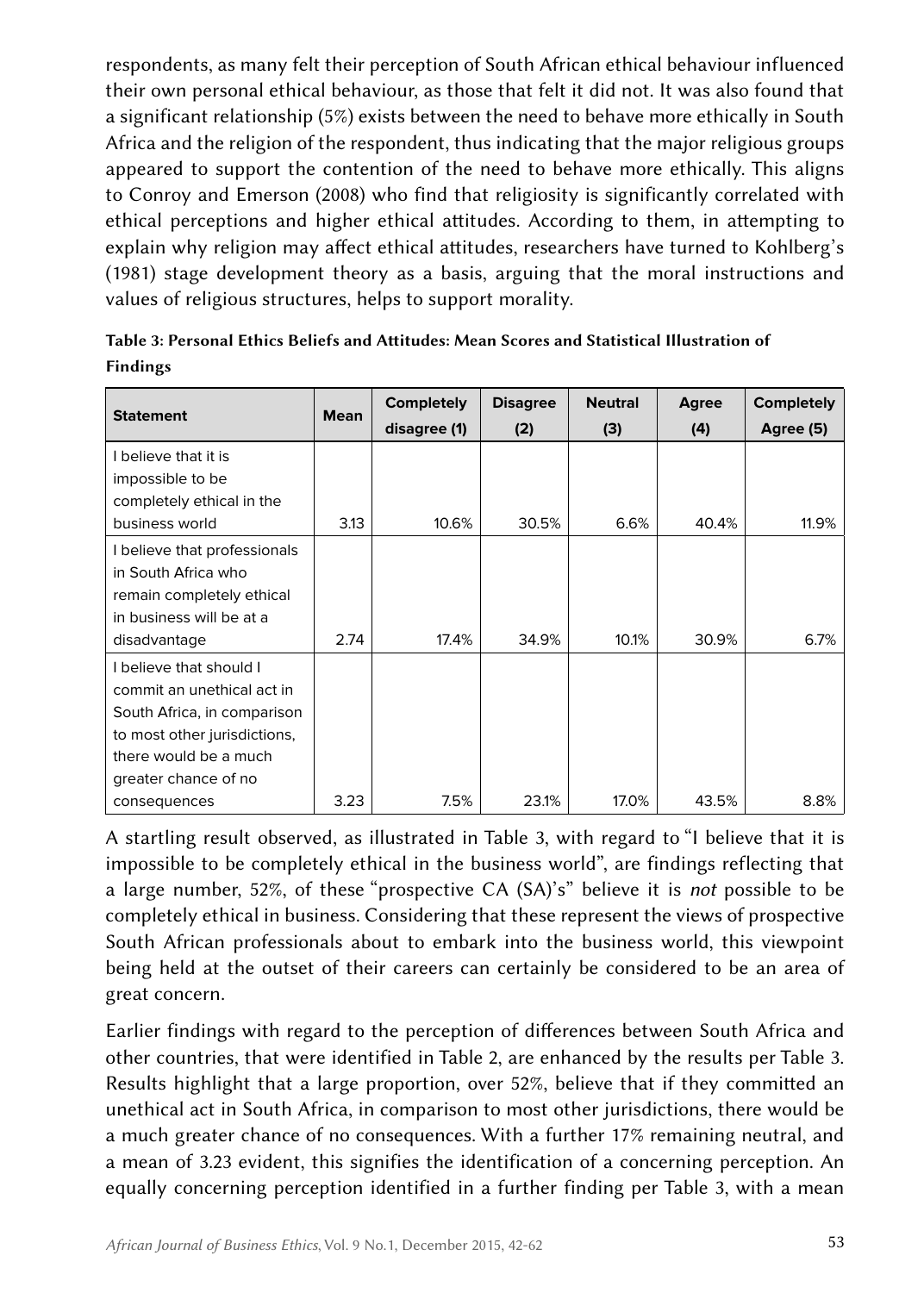score of 2.74, are a substantial 37.6% of respondents who "believe that professionals in South Africa who remain completely ethical in business will be at a disadvantage". These findings are considered to be of concern in light of the findings of studies which suggest that people are usually motivated by self-interest, and those that identify the fear of being caught is one of few reasons that business professionals might avoid unethical conduct.

### South African societal influences: Justification, lack of consequences and self- interest

| Table 4: Societal Influences - Justification, Lack of Consequences and Self-Interest: Mean Scores |
|---------------------------------------------------------------------------------------------------|
| and Statistical Illustration of Findings                                                          |

|                                      | <b>Mean</b> | <b>Completely</b> | <b>Disagree</b> | <b>Neutral</b> | Agree | <b>Completely</b> |
|--------------------------------------|-------------|-------------------|-----------------|----------------|-------|-------------------|
| <b>Statement</b>                     |             | disagree (1)      | (2)             | (3)            | (4)   | Agree (5)         |
| Once in business, if I was certain   |             |                   |                 |                |       |                   |
| that I could get away with it should |             |                   |                 |                |       |                   |
| I commit an unethical act, I would   |             |                   |                 |                |       |                   |
| engage in such behaviour             | 1.85        | 39.2%             | 43.9%           | 9.5%           | 7.4%  | 0.0%              |
| Knowing that many unethical or       |             |                   |                 |                |       |                   |
| corrupt actions committed have       |             |                   |                 |                |       |                   |
| had little or no consequences        |             |                   |                 |                |       |                   |
| for the perpetrators, I feel more    |             |                   |                 |                |       |                   |
| inclined and justified to engage in  |             |                   |                 |                |       |                   |
| unethical behaviour                  | 1.79        | 40.3%             | 48.3%           | 4.7%           | 6.0%  | 0.7%              |
| To act unethically feels somewhat    |             |                   |                 |                |       |                   |
| justifiable, since I am aware that   |             |                   |                 |                |       |                   |
| many in high-standing business       |             |                   |                 |                |       |                   |
| positions have done so               | 2.09        | 29.3%             | 49.3%           | 8.0%           | 9.3%  | 4.0%              |
| To act unethically feels somewhat    |             |                   |                 |                |       |                   |
| justifiable, since I am aware        |             |                   |                 |                |       |                   |
| that many in positions of public     |             |                   |                 |                |       |                   |
| authority and power in South Africa  |             |                   |                 |                |       |                   |
| (e.g. Government) have done so       | 1.89        | 43.0%             | 39.6%           | 4.7%           | 10.8% | 2.0%              |
| Knowing that many unethical or       |             |                   |                 |                |       |                   |
| corrupt actions committed have       |             |                   |                 |                |       |                   |
| resulted in high returns, such as    |             |                   |                 |                |       |                   |
| monetary rewards, status and         |             |                   |                 |                |       |                   |
| success, I feel more inclined to     |             |                   |                 |                |       |                   |
| engage in unethical behaviour        | 1.88        | 40.0%             | 44.7%           | 4.7%           | 8.7%  | 2.0%              |

The concept of "justification", as a result of societal circumstances, has been identified as a determinant of some individuals' ethical reasoning, illustrating that unfortunately it is not always the immoral consideration of the dilemma that halts unethical decision making. As evidenced in Table 4, in response to the statement: "To act unethically feels somewhat justifiable, since I am aware that many in high-standing business positions have done so", over 13% responded in the affirmative. Similarly, almost 13% of students feel that it is somewhat justifiable to commit an unethical act in South Africa, since they are aware that "many in positions of public authority and power in South Africa (e.g.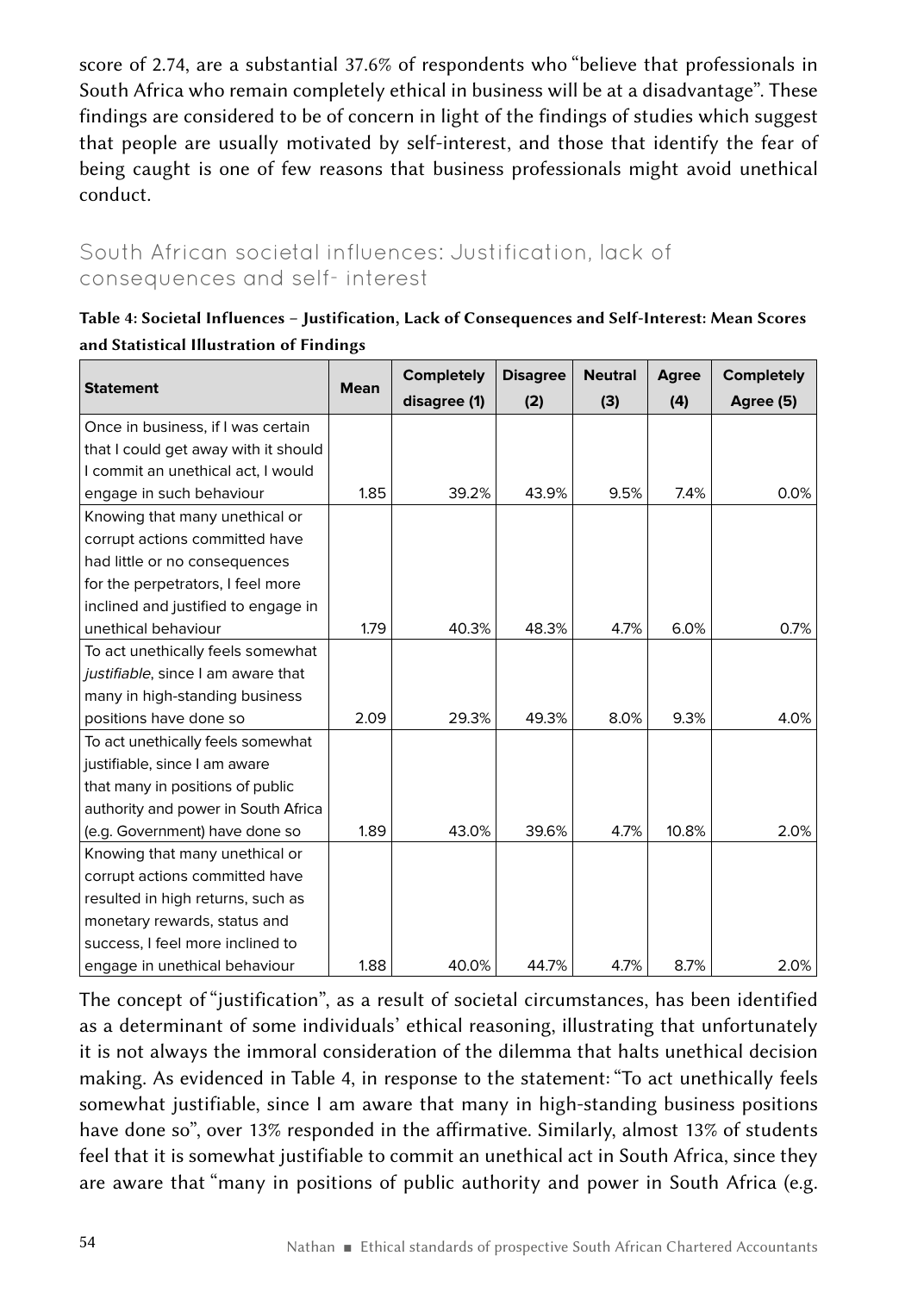Government) have done so". Although quantitatively not a statistically large finding, due to the qualitative intensity of these young future professionals displaying such a negative mind-set, it is considered to be a finding that raises and will remain a concern. This is unfortunate evidence of South African societal factors and external influences playing a part in negatively impacting the mind-sets and ultimate justification of unethical standards held by some respondents. Once again, these findings are in line with the literature (Morris *et al.*, 1996; Bucar *et al.*, 2003; Jackling *et al*., 2007; Ghaffari *et al*., 2008; Guffey & McCartney, 2008) identifying the effect of social surroundings and ethical culture acting as a determinant of ethics for some individuals.

As is evident in Table 4, the "consequences", or rather lack thereof, has also been found to be a determinant of some prospective CA (SA)s' ethical reasoning. This has been identified in response to the statements, "Once in business, if I was certain that I could get away with it should I commit an unethical act, I would engage in such behaviour" and "Knowing that many unethical or corrupt actions committed have had little or no consequences for the perpetrators, I feel more inclined and justified to engage in unethical behaviour". As reflected in Table 4, although statistically small percentages of 7.4% and 6.7% respectively have agreed to these statements, the qualitative aspect of both of these findings is concerning. In addition, neutrality has been identified for a further 9.5% and 4.7% respectively, representing a fair number of respondents refraining from taking a strong stance, thus displaying concerning unethical standards at the outset of their professional careers. These findings are in line with the literature (O'Leary & Cotter, 2000; Guffey & McCartney, 2007; O'Leary, 2009) citing evidence suggesting that higher levels of moral reasoning will be employed when the resultant consequences appear high and thus the consequences of an action is often the ethics determinant for some, not the actual immorality of the decision. Considering that South Africa's current environment often displays evidence of a lack of (sufficient) consequences for perpetrators of questionable actions, this area of weakness is thus an area of concern since it will act as a determinant of ethical standards for some individuals, as the current study's findings confirm.

Table 4 also highlights the effect of self-interest on ethical standards, with 11% of respondents agreeing that high returns, such as monetary rewards, status and success make them feel more inclined to engage in unethical behaviour. Self-interest acting as an ethical determinant, is in line with literature findings (Frank, 2005; Jackling *et al*., 2007; Elias and Farag, 2010; Guffey & McCartney, 2008; Tang & Chen, 2008). Once again, considering that South Africa's current environment often displays evidence of high returns, status and success for perpetrators of questionable behaviour, this is thus another area of concern as self-interest may act as an ethical determinant for some individuals, as evidenced in the current study's findings.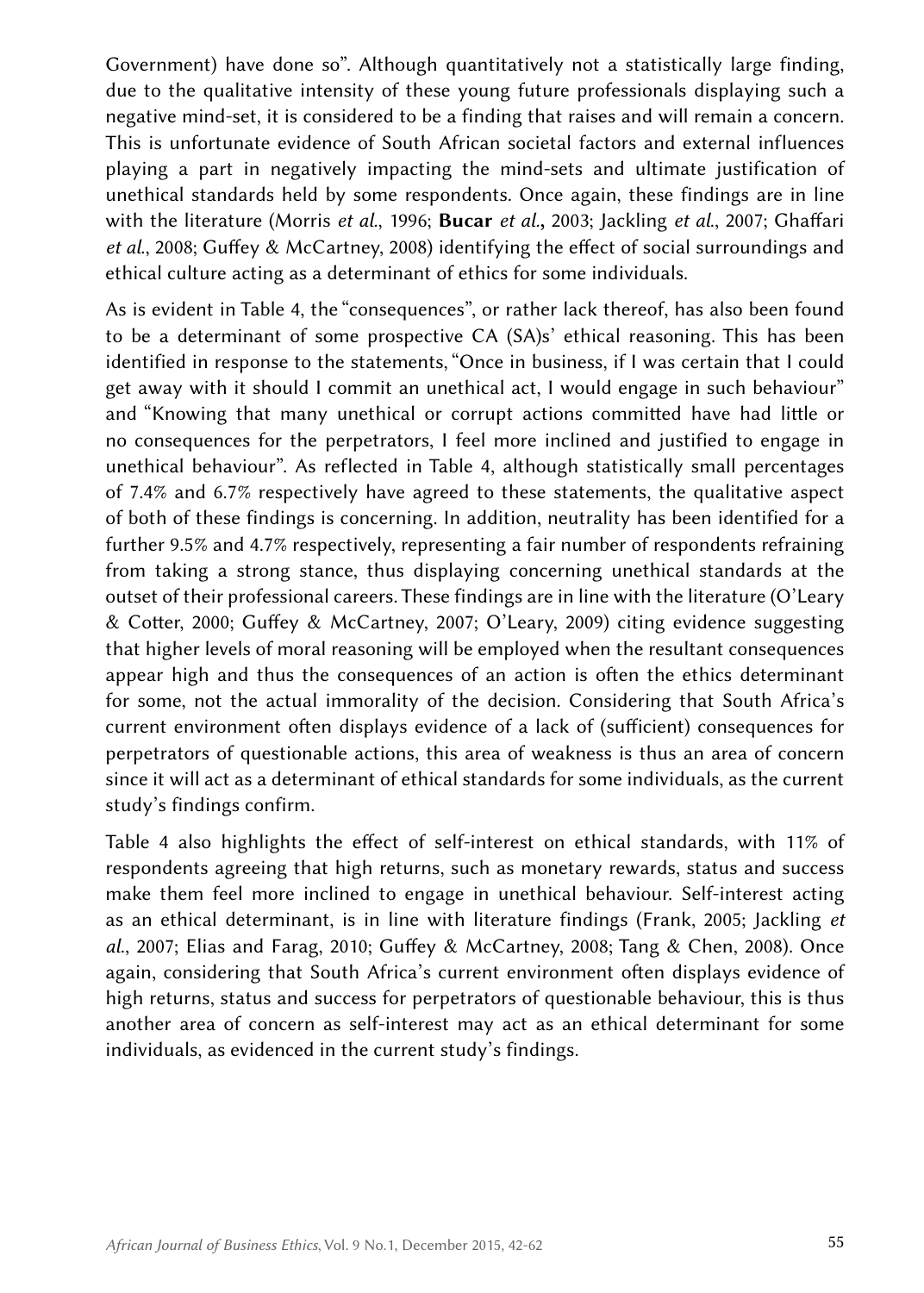#### Table 5: Male Vs. Female: Mean Scores

|                                                                                  | <b>Average Mean score</b> |               |
|----------------------------------------------------------------------------------|---------------------------|---------------|
|                                                                                  | <b>Male</b>               | <b>Female</b> |
| I believe that it is impossible to be completely ethical in the business world   | 3.32                      | 2.93          |
| I believe that should I commit an unethical act in South Africa, in comparison   |                           |               |
| to most other jurisdictions, there would be a much greater chance of no          |                           |               |
| consequences                                                                     | 2.11                      | 1.66          |
| To act unethically feels somewhat justifiable, since I am aware that many in     |                           |               |
| high standing business positions have done so                                    | 2.29                      | 1.89          |
| Once in business, if I was certain that I could get away with it should I commit |                           |               |
| an unethical act, I would engage in such behaviour                               | 2.01                      | 1.69          |
| To act unethically feels somewhat justifiable, since I am aware that many in     |                           |               |
| positions of public authority and power in South Africa (e.g. Government)        |                           |               |
| have done so                                                                     | 2.0                       | 1.75          |
| Knowing that many unethical or corrupt actions committed have had little or      |                           |               |
| no consequences for the perpetrators, I feel more inclined and justified to      |                           |               |
| engage in unethical behaviour                                                    | 1.96                      | 1.61          |
| Knowing that many unethical or corrupt actions committed have resulted           |                           |               |
| in high returns, such as monetary rewards, status and success, I feel more       |                           |               |
| inclined to engage in unethical behaviour                                        | 2.11                      | 1.66          |

Findings were further analysed in order to identify a possible correlation to gender. Table 5 illustrates lower mean scores for female versus male respondents, indicating that females display higher levels of ethical standards than their male counterparts. This reflects that female respondents' ethical decision making is based more on actual ethical and moral reasoning, rather than by the consideration and effects of other influences, such as societal circumstances (including justification, lack of consequences and selfinterest) that often alter ethical decision making and ethical standards. This is in line with previous findings such as Bateman and Valentine (2010) who find that women place more importance on an overall moral philosophy than do men, and that women have higher intentions to behave ethically. Other research (Haswell & Jubb, 1995; O'Leary, 2009) finds differences in ethical standards between the sexes, with male students appearing more prepared to act unethically than females.

In order to identify any possible correlation to the completion of formalised university ethics education, findings were further analysed using Chi-Square analysis and Ordered logistic regression. A significant relationship (5%) was found to exist between whether or not respondents attended a formalised university ethics course and the belief of the right to behave less ethically in South Africa. Further analysis, as illustrated in Table 6, indicates some fairly large statistical differences and thus the appearance of a degree of association between having received formalised ethics education and respondents' ethical viewpoints. These results therefore *possibly* highlight the positive effect that formalised ethics education may have had on prospective CA (SA)'s, in line with previous studies (Piper *et al.*, 1993; Verschoor, 2004; Guffey & McCartney, 2008; Cooper *et al.,*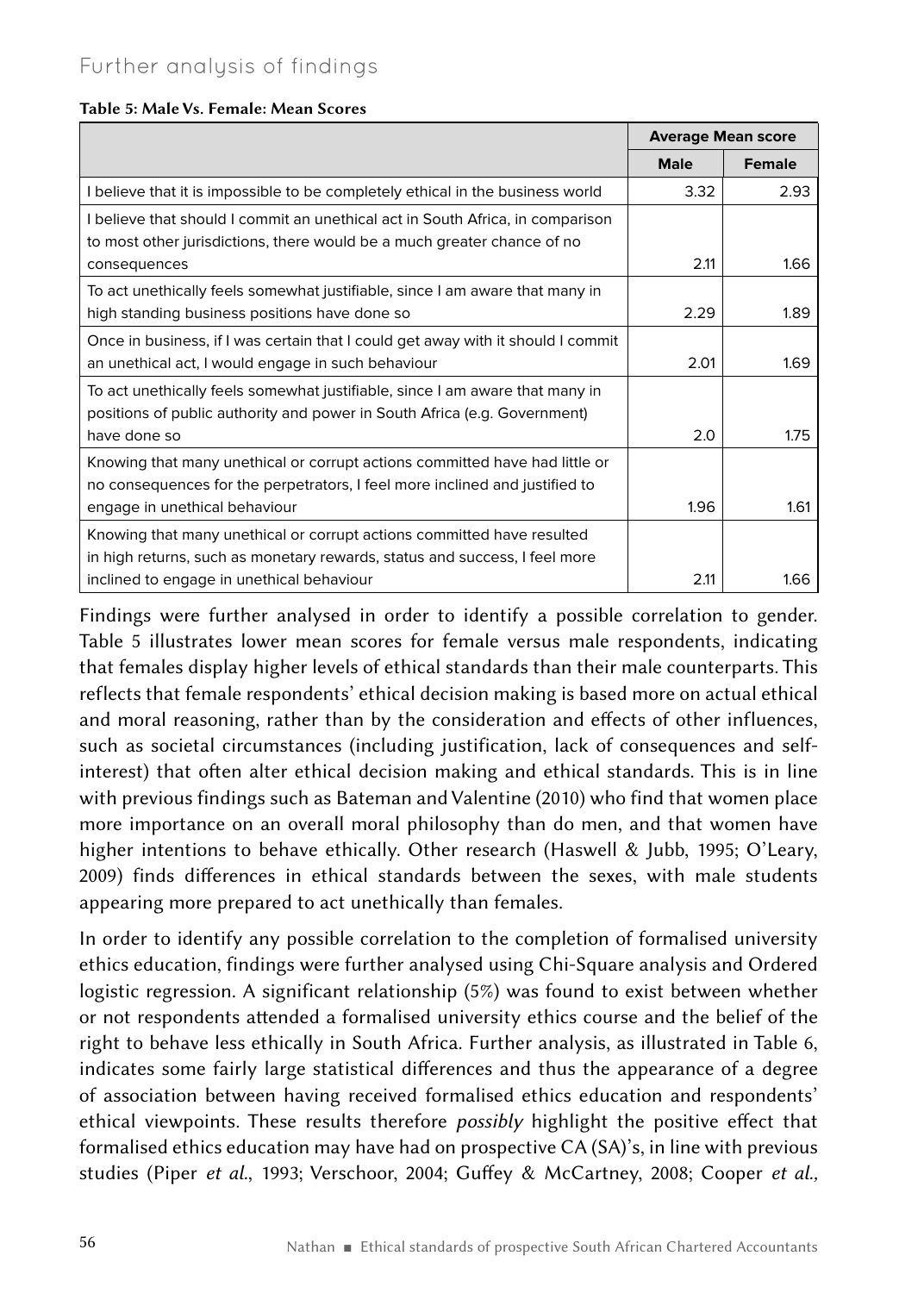2008). However due to the minimal absolute number of respondents having not had formalised ethics education, generalisation of this finding should be done with extreme caution. Statistically this cannot be used to draw a valid and reliable conclusion. In addition it needs to be considered that those that have not completed a formal ethics course are presumably weaker students (as they presumably repeated courses and have therefore taken longer to reach their final year at university, based on the timing of the ethics course being introduced) and are perhaps a bit disillusioned by their failure, thus displaying different ethical responses.

|                                                                                                                                                                                                   | <b>Average Mean</b>                         |                                      |  |
|---------------------------------------------------------------------------------------------------------------------------------------------------------------------------------------------------|---------------------------------------------|--------------------------------------|--|
|                                                                                                                                                                                                   | <b>Completed</b><br><b>Ethics Education</b> | <b>No Ethics</b><br><b>Education</b> |  |
| To act unethically feels somewhat justifiable, since I am aware<br>that many in high standing business positions have done so                                                                     | 2.04                                        | 3.33                                 |  |
| I believe that professionals in South Africa who remain<br>completely ethical in business will be at a disadvantage                                                                               | 2.71                                        | 3.67                                 |  |
| I believe that should I commit an unethical act in South Africa, in<br>comparison to most other jurisdictions, there would be a much<br>greater chance of no consequences                         | 3.20                                        | 4.0                                  |  |
| Once in business, if I was certain that I could get away with<br>it should I commit an unethical act, I would engage in such<br>behaviour                                                         | 1.82                                        | 2.50                                 |  |
| To act unethically feels somewhat justifiable, since I am aware<br>that many in positions of public authority and power (e.g.<br>Government) have done so                                         | 1.85                                        | 2.83                                 |  |
| Knowing that many unethical or corrupt actions committed have<br>had little or no consequences for the perpetrators, I feel more<br>inclined and justified to engage in unethical behaviour       | 1.76                                        | 2.33                                 |  |
| Knowing that many unethical or corrupt actions committed have<br>resulted in high returns, such as monetary rewards, status and<br>success, I feel more inclined to engage in unethical behaviour | 1.85                                        | 2.50                                 |  |

#### Table 6: Ethics Education Findings: Mean Scores

#### Other findings

The concluding part of the questionnaire allowed for the opportunity to elaborate on any matters previously responded to and to express further personal views. These comments were analysed qualitatively to identify any further issues that emerged. Key findings identified included the following common views being expressed:

- In regard to the moulding and influencing of ethics, expression of the belief that ethics is affected by circumstances and the people that individuals surround themselves with, many believing that ethics cannot be taught.
- The opinion that formal ethics education needs to be addressed at a much earlier stage than university level, rather during schooling years, i.e. during childhood where moral grounding could still be nurtured.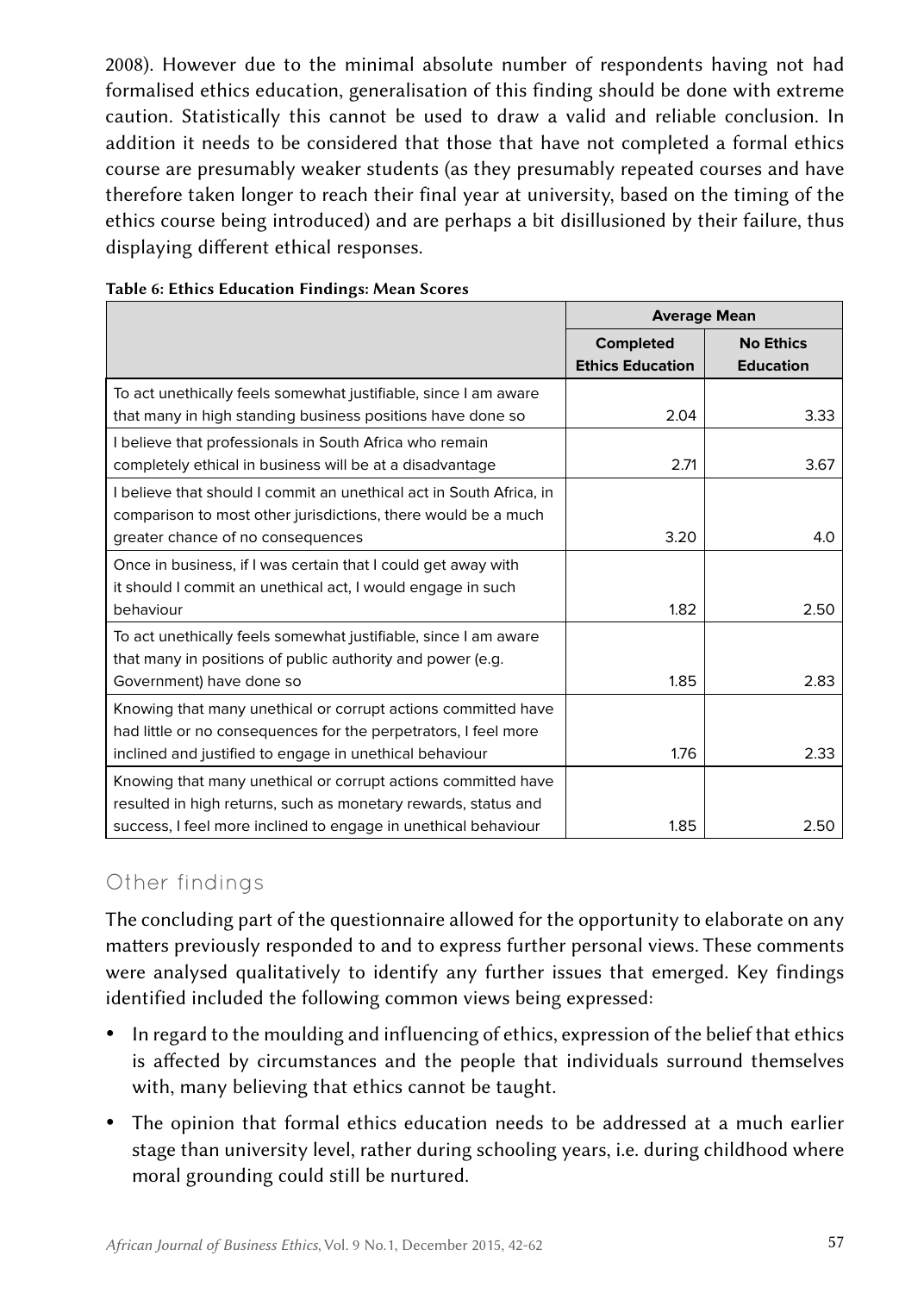• A strong belief that the formalised university ethics education that they were exposed to, was too philosophical and not sufficiently practical for knowing what to do in situations. The thought was that the course should provide detailed guidance to take informed decisions and to better understand possible realistic ethical dilemmas that they may be exposed to once active members of the profession.

This thought aligns to Piper *et al*. (1993) who recognise that university ethics education needs to provide interesting and appropriately relevant examples with regard to specific societal circumstances in order to engage students. They posit the need to incorporate carefully researched case studies about outstanding leaders that students are familiar with, the challenges that these individuals faced, what decisions and actions they took, and what led them to conduct their affairs as they did.

Other interesting expressions of opinion provided by respondents included the following statements:

- y *"If something is wrong, it is wrong regardless of who has done it or how many people do it."*
- **•** *"Ultimately every individual views ethics differently."*
- y *"Definitions of 'ethical' and 'moral' differ depending on where you are and who you speak to, as such the justifiability of unethical or immoral behaviour is always up for debate. There is no clear answer."*
- y *"In my opinion it generally is as a result of opportunity that unethical behaviour occurs."*
- "The nature of people is to be unethical but the knowledge of a perfect 'right' stops us *from doing what we shouldn't."*
- y *"My ethical decisions would be greatly affected by circumstance."*
- y *"The unethical practices of the South African government give me the urgency to change the way business is done and rise above their unacceptable behaviour."*
- *"The lack of punishment in our country is what allows people to think it is ok."*
- It's unfair to think that South Africa is more accepting of such behaviour, but the *consequences are less stringent."*
- y *"Since it is a fact that not everyone has the same ethical beliefs, we are unable to work together towards a common goal of a non-corrupt South Africa."*

# Conclusion

If the South African Chartered Accountancy profession is going to be in a position to maintain its professional status and integrity, ethical standards need to be maintained and improved through constructive education and training. However as recognised by Guffey and McCartney (2008), until the moral decision-making rationale among prospective accountants is truly understood, it is doubtful that effective strategies will be able to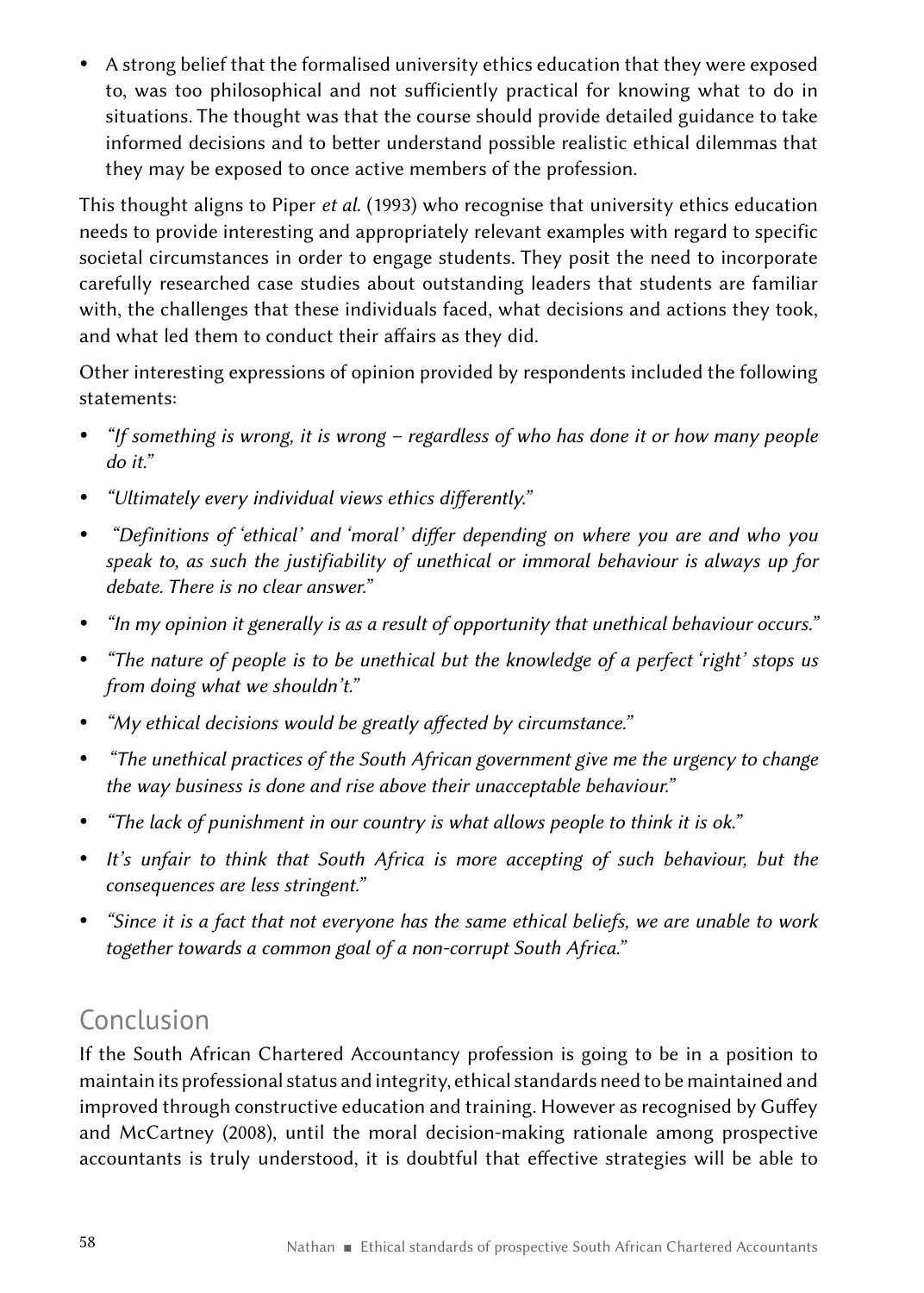be developed to enhance these belief systems through education. This area of research was therefore considered necessary, to explore the effect of South African societal and circumstantial influences on prospective CA (SA)'s. This objective having been achieved through the use of an anonymous questionnaire, requiring personal responses in regard to ethical beliefs, attitude and standards.

Evidence of this research indicated a perceived low level of ethical behaviour in South Africa, although a large majority of respondents felt that they were not negatively influenced by this, and rather felt the need to behave more ethically as a result. Of concern was the finding that a large portion of these prospective CA (SA)'s maintain the belief that it is not possible to be completely ethical in the business world, with many further believing that by remaining ethical in South African business, they will actually be at a disadvantage. Various South African societal influences, including the concept of justification, lack of consequences and self-interest, all evident within the country's environment, were found to have affected some prospective CA (SA)s' ethical standards. Although not statistically significant, these findings were considered to be qualitatively important due to both the unethical nature of the responses as well as the nature of the respondents, being prospective professionals at the brink of their careers. Additional findings also noted that females tend to display higher levels of ethical standards than their male counterparts, having not been as affected by South African societal influences.

The findings of this research allow educational policy makers to gain insight and perspective into the minds of those for whom ethics courses are aimed to educate. The results could thus aid in assisting South African universities, if necessary, in revisiting and modifying the instructional approach that is currently being adopted, by applying the findings to the design, content creation and educational structure of ethics curriculum. In a country and within a profession where decision making based on one's strong personal integrity and own ethical judgement is fundamental, ethics education needs to attempt to raise ethical consciousness, allowing future professionals to resist pressures and motivations commonly evident within South Africa. Thus incorporating aspects of South African societal influences, dealing with the concepts of justification, lack of consequences and possible negative business or political "role-models" within the country, as well as addressing the belief that remaining ethical in South African business will be a disadvantage, may need to be integrated into formalised ethics teachings to prospective CA (SA)'s.

# Limitations of Research

This study is not without limitations. Firstly, in terms of the responses, whether they are true reflections of what the participants would actually do in a practical real-life situations is a factor which will remain unknown. This is a limitation applicable to most studies of this kind (O'Leary, 2009). Secondly, due to the sample used to conduct the analysis, being drawn from only one specific location, the validity of the findings may be uncertain for the purpose of making inference about the perspectives of the general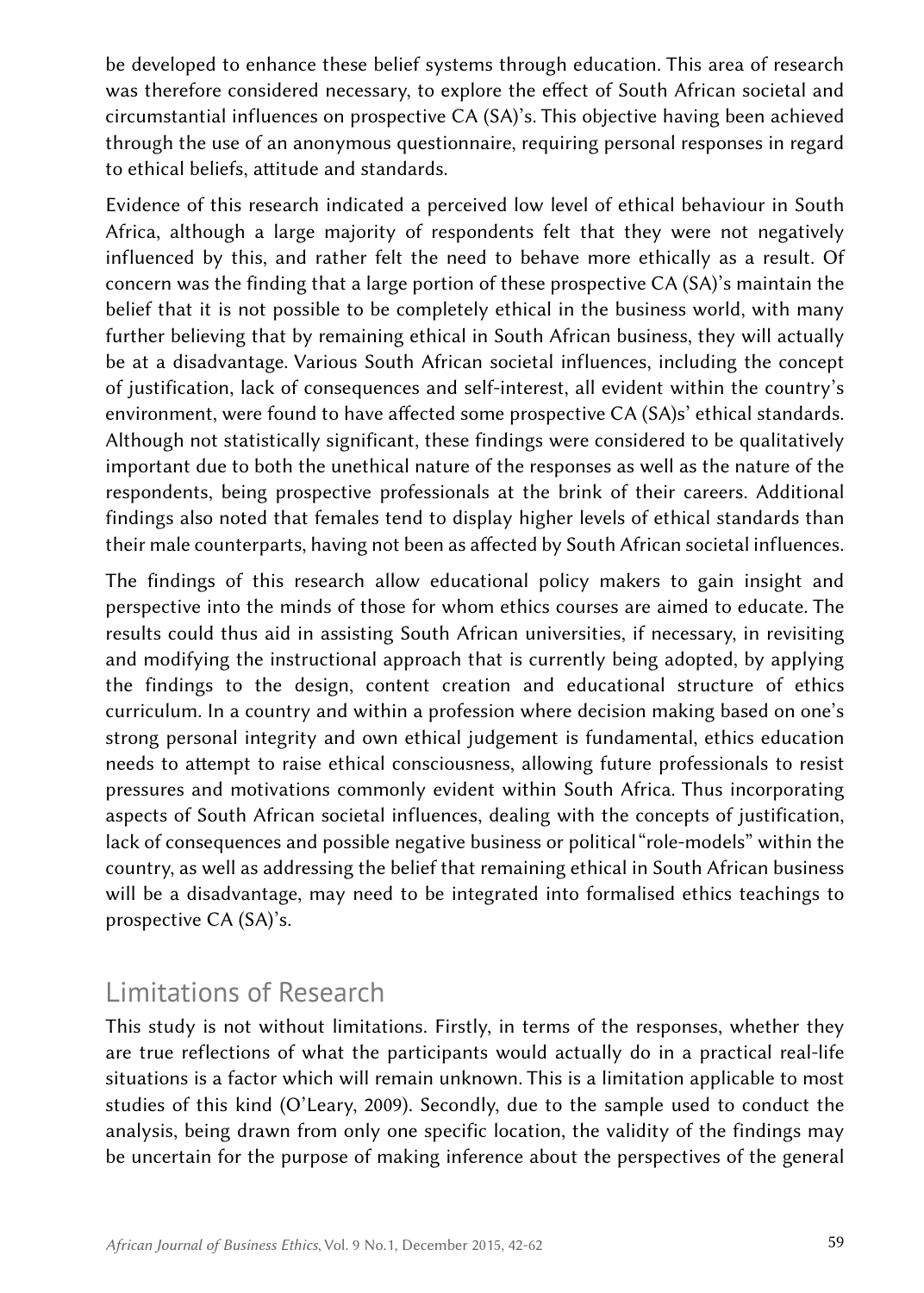population. However on an exploratory level the findings remain insightful and rather than be used as independent conclusive evidence, should be utilised in conjunction with the theory provided by the literature. Lastly, as previously mentioned, to the best of the researcher's knowledge, limited current research has been carried out in South Africa with regard to the area of study that this paper endeavoured to address. This factor, together with the uniqueness of South Africa's current societal environment, prohibits meaningful comparisons being made with other studies, both locally and internationally.

### Future research

Given the restriction on the generalisability of the findings of this research imposed by the sample being students at only one South African university, it may be beneficial for this study to be extended to various universities throughout the country. This is in order for the validity of the findings to be more certain about the perspectives of the general population, and to identify possible differences in the effects of variations of ethics education. Furthermore, future research could be carried out with regard to obtaining the perceptions of fully qualified CA (SA)'s who are already active members of the accountancy profession and comparing the results to the findings of this research, in order to identify any possibly interesting comparisons.

As observed by Vitell *et al.* (1993) and Salter *et al*. (2001), in studies conducted investigating constructs affecting an individual's perceptions in ethics-related situations, few have been cross-cultural in content, in spite of the importance of this factor. Ideally, several countries need to be included in a study so that the effects of cultural dimensions can be reliably measured. Although this may prove challenging and several studies will possibly be needed, this is considered a very worthwhile research endeavour in the area of how societal circumstances and culture determine ethical perceptions.

Finally, in order to evaluate the effects of the introduction of formalised university ethics education into the CA (SA) training programme, as a result of SAICA requirements, viable research could involve analysing South African universities' and SAICA reports of ethicsrelated violations among its students and members (specifically trainee accountants) respectively, as well as incidences of cheating among those writing CA (SA) Qualifying Examinations. Comparisons could be made with results prior to the introduction of formalised ethics education, in order to evaluate its viability and the benefits that it has provided.

# References

- Ahmed, M.M., Chung, K.Y. & Eichenseher, J.W. 2003. Business Students' Perception of Ethics and Moral Judgment: A Cross-Cultural Study. *Journal of Business Ethics*, 43(89): 89–102.
- Armstrong, M.B. 1993. Ethics and Professionalism in accounting education: A sample Course. *Journal of Accounting Education*, 11: 77–92.

Bartels, R. 1967. A Model for Ethics in Marketing. *Journal of Marketing*, 1: 20–26.

Bateman, C.R. & Valentine, S.R. 2010. Investigating the effects of gender on consumers' moral philosophies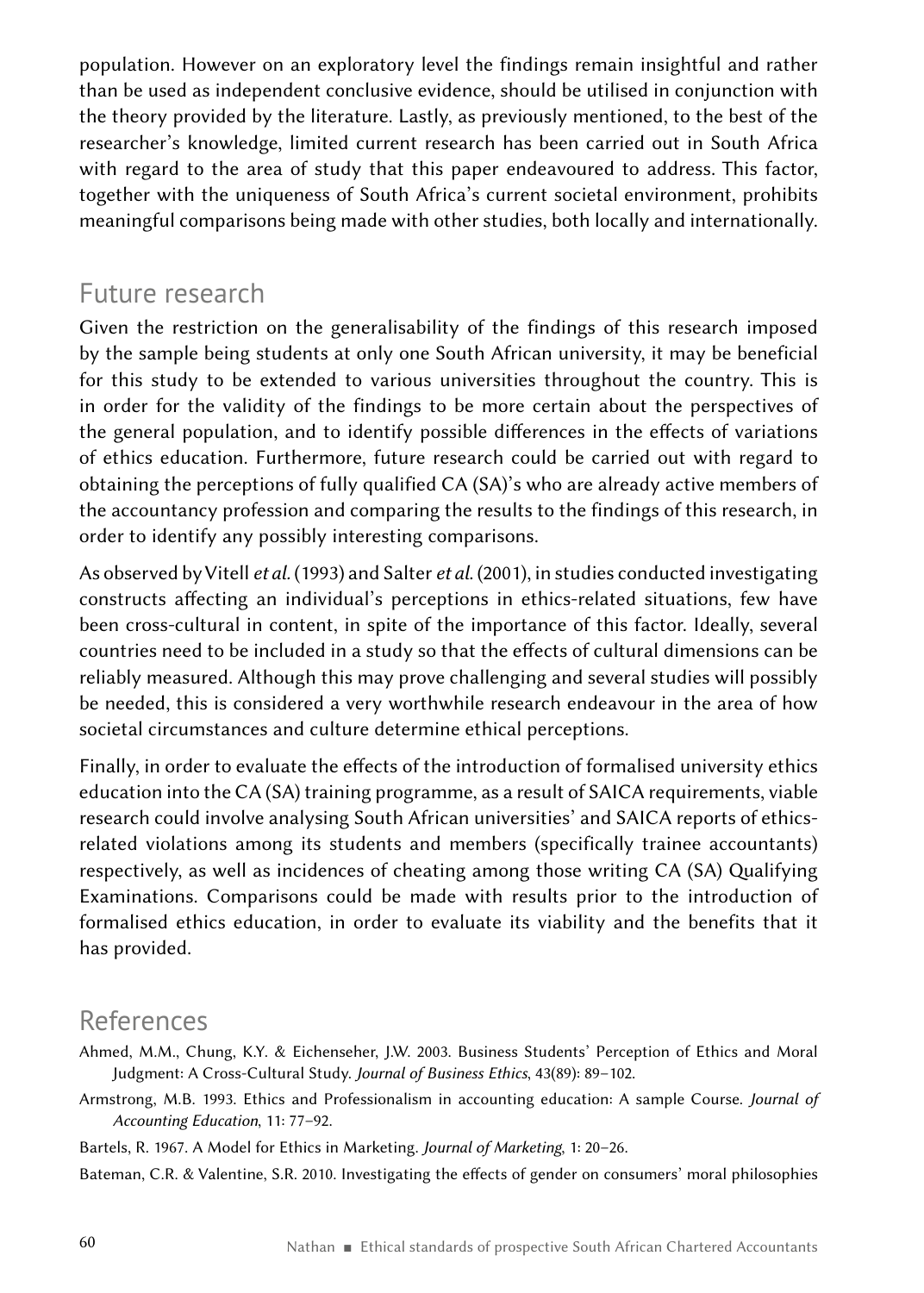and ethical intentions. *Journal of Business Ethics*, 95(3): 393–414.

- Bucar, B., Glas, M. & Hisrich, R.D. 2003. Ethics and entrepreneurs: An international comparative. *[Journal of](http://www.sciencedirect.com/science/journal/08839026)  [Business Venturing](http://www.sciencedirect.com/science/journal/08839026)*, 18 (2): 261–281.
- Conroy, S.J & Emerson, T.L.N. 2004. Business Ethics and Religion: Religiosity as a predictor of ethical awareness among students. *[Journal of Business Ethics](http://link.springer.com/journal/10551)*, 50(4): 383–396.
- Cooper, B.J., Leung, P., Dellaportas, S., Jackling, B. & Wong, G. 2008. Ethics Education for Accounting Students – a Toolkit Approach. *Accounting Education: an international journal,* 17(4): 405–430.
- Elias, R.Z. & Farag, M. 2010. The relationship between accounting students' love of money and their ethical perception. *Managerial Auditing Journal*, 25(3): 269–281.
- Frank, R.H. 2005. What Price the Moral High Ground? Ethical Dilemmas in Competitive Environments. Princeton University Press, Princeton New Jersey.
- Ghaffari, F., Kyriacou, O. & Brennan, R. 2008. Exploring the Implementation of Ethics in U.K. Accounting Programs. *Issues in Accounting Education,* 23(2): 183–198.
- Guffey, D. & McCartney, M. 2008. The Perceived Importance of an Ethical Issue as a Determinant of Ethical Decision-making for Accounting Students in an Academic Setting. *[Accounting Education](http://econpapers.repec.org/article/tafaccted/)*, 17(3): 327–348.
- Harman, G. 2000. The non-existence of character traits, *Proceedings of the Aristotelian Society*. 100: 223–226.
- Haswell, S. & Jubb, P. 1995. *Unethical tendencies*. Charter 66(3): 102–103.
- IRBA (Independent Regulatory Board for Auditors). 2014. [Online]. Available: [http://www.firststep.me/](http://www.firststep.me/ultimate-careers/careers-uncut/1132-south-africa-maintains-first-position-for-the-strength-of-auditing-and-reporting-standards-for-four-years-in-a-row) [ultimate-careers/careers-uncut/1132-south-africa-maintains-first-position-for-the-strength-of](http://www.firststep.me/ultimate-careers/careers-uncut/1132-south-africa-maintains-first-position-for-the-strength-of-auditing-and-reporting-standards-for-four-years-in-a-row)[auditing-and-reporting-standards-for-four-years-in-a-row](http://www.firststep.me/ultimate-careers/careers-uncut/1132-south-africa-maintains-first-position-for-the-strength-of-auditing-and-reporting-standards-for-four-years-in-a-row). [Last accessed 29 August 2014].
- International Federation of Accountants (IFAC) 2014. Code of Professional Conduct, South African Institute of Chartered Accountants Members' Handbook, 2014 Edition, Volume 2A: LexisNexis, Pietermaritzburg.
- Jackling, B., Cooper, B.J, Leung, P. & Dellaportas, S. 2007 Professional Accounting Bodies' Perceptions of Ethical Issues, Causes of Ethical Failure and Ethics Education. *Managerial Auditing Journal,* 22(9): 928– 944.
- Kohlberg, L. 1969. Stages and sequences: The cognitive development approach to socialization (pp. 485–546). In Goslin, D. (Ed.), *Handbook of Socialization Theory and Research.* Chicago, IL: Rand McNally.
- Lampe, J. 1996. The Impact of Ethics in Accounting Curricula. *Research on Accounting Ethics,* 2: 187–220.
- Langlois, L., & Lapointe, C. 2010 Can ethics be learned? Results from a three-year action-research project. *Journal of Educational Administration*, 48(2): 147–163.
- Loeb, S.E. 2007. Issues relating to teaching accounting ethics: an 18 year retrospective. *Research on Professional Responsibility and Ethics in Accounting*, 11: 1–30.
- Low, M., Davey, H. & Hooper, K. 2008. Accounting Scandals, ethical dilemmas and educational challenges. *Critical perspectives on Accounting*, 19(2): 222–254.
- Mandela, N. 1995. Speech to Parliament (February 17, 1995), quoted in: Rossouw, G. 1997. Business Ethics in South Africa. *Journal of Business Ethics*, 16: 1539–1547.
- Mitchem, C.E. 2009. Analysis of International Ethical Standards in Accounting. *International Business and Economic Research Journal*, 8(1): 41–49.
- Morris, M.H., Marks, A.S., Allen, J.A., & Peery N.S. 1996 Modeling Ethical Attitudes and Behaviors under Conditions of Environmental Turbulence: The Case of South Africa. *Journal of Business Ethics*, 15: 1119– 1130.
- Moore, R.S. & Radloff, S.E 1996 Attitudes Towards Business Ethics Held by South African Students. *Journal of Business Ethics*, 15: 863–869.
- Motlanthe, K. 2011. Address at the University of the Witwatersrand, Johannesburg (February 17, 2011): The Presidency Republic of South Africa. [Online] Available: [http://www.thepresidency.gov.za/pebble.](http://www.thepresidency.gov.za/pebble.asp?relid=4682) [asp?relid=4682](http://www.thepresidency.gov.za/pebble.asp?relid=4682) [Last accessed on 26 May 2015].
- Nejati, M., Ismail, S. & Shafaei, A. 2011. Students' unethical behaviour: Insights from an African country. *Global Business and Management Research: An International Journal,* 3(3–4): 276–295.